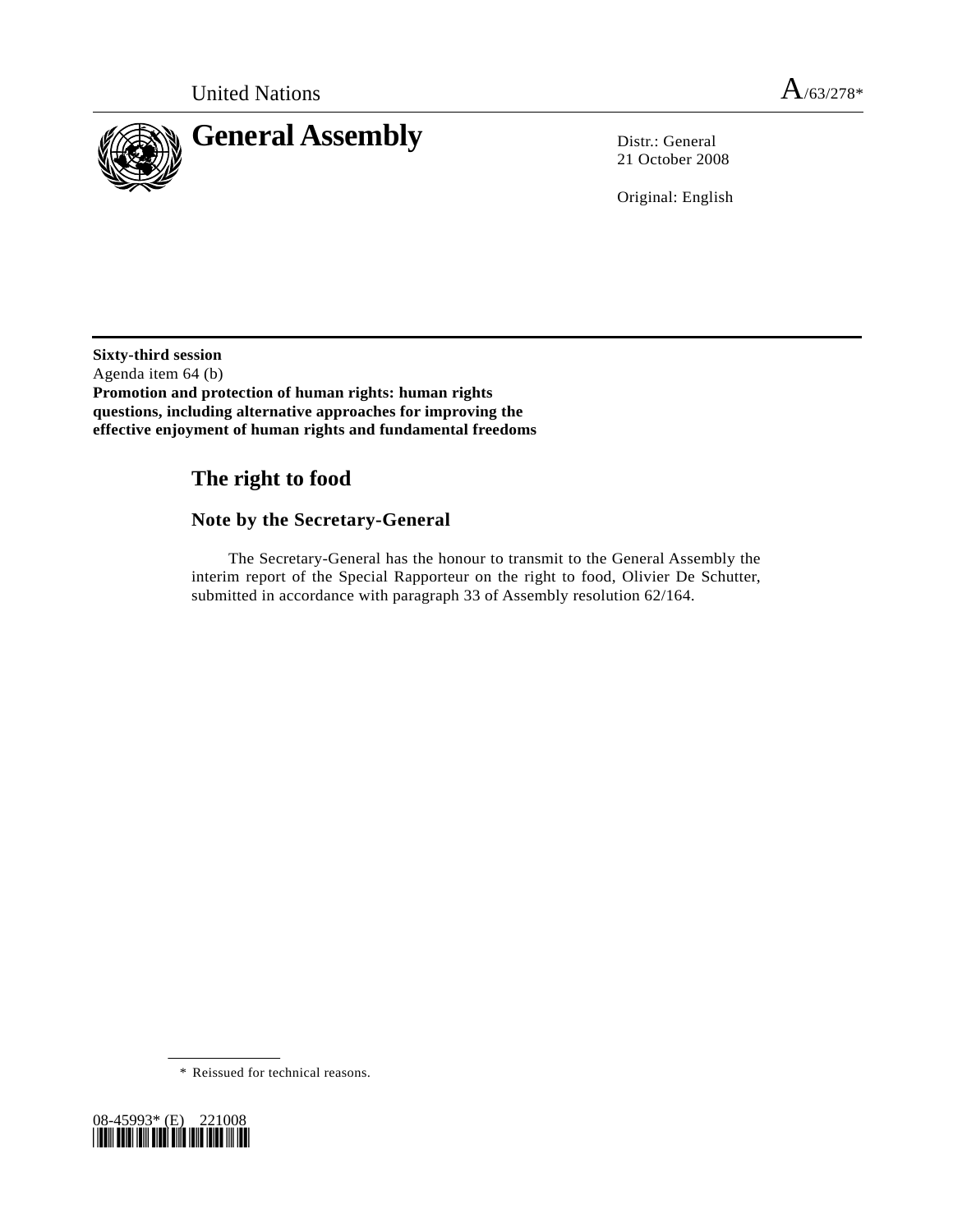# **Report of the Special Rapporteur on the right to food**

### *Summary*

 The present interim report highlights some of the challenges currently facing the realization of the right to adequate food and presents the priorities of the mandate of the new Special Rapporteur on the right to food. The Special Rapporteur will seek to devote equal attention to the establishment of an international environment enabling States to develop strategies for the fulfilment of the right to food and to the development of such strategies at the domestic level. During the first year of his mandate, he intends to address the international dimension of the mandate by focusing on four issues: the future of food aid; the impact of trade in agricultural commodities on the right to food; the impact of the protection of intellectual property rights on agriculture; and the impact of the activities of the agribusiness sector on the right to food. He will explore those issues through his mission to the World Trade Organization and various consultations. As regards the national strategies States should put in place in order to respect, protect and fulfil the right to food, the Special Rapporteur will explore the institutional tools that could best contribute to this objective and will devote particular attention to human rights relating to the use of land and women's human rights.

# Contents

| $\mathbf{I}$ . |                |  |                           |
|----------------|----------------|--|---------------------------|
| П.             |                |  | $\overline{4}$            |
| III.           |                |  | $6\overline{6}$           |
|                |                |  | 6                         |
|                | $\mathbf{B}$ . |  | $\overline{\phantom{0}}8$ |
| IV.            |                |  |                           |
|                | A.             |  | 16                        |
|                | <b>B.</b>      |  |                           |
|                |                |  |                           |
| $V_{\cdot}$    |                |  |                           |

*Page*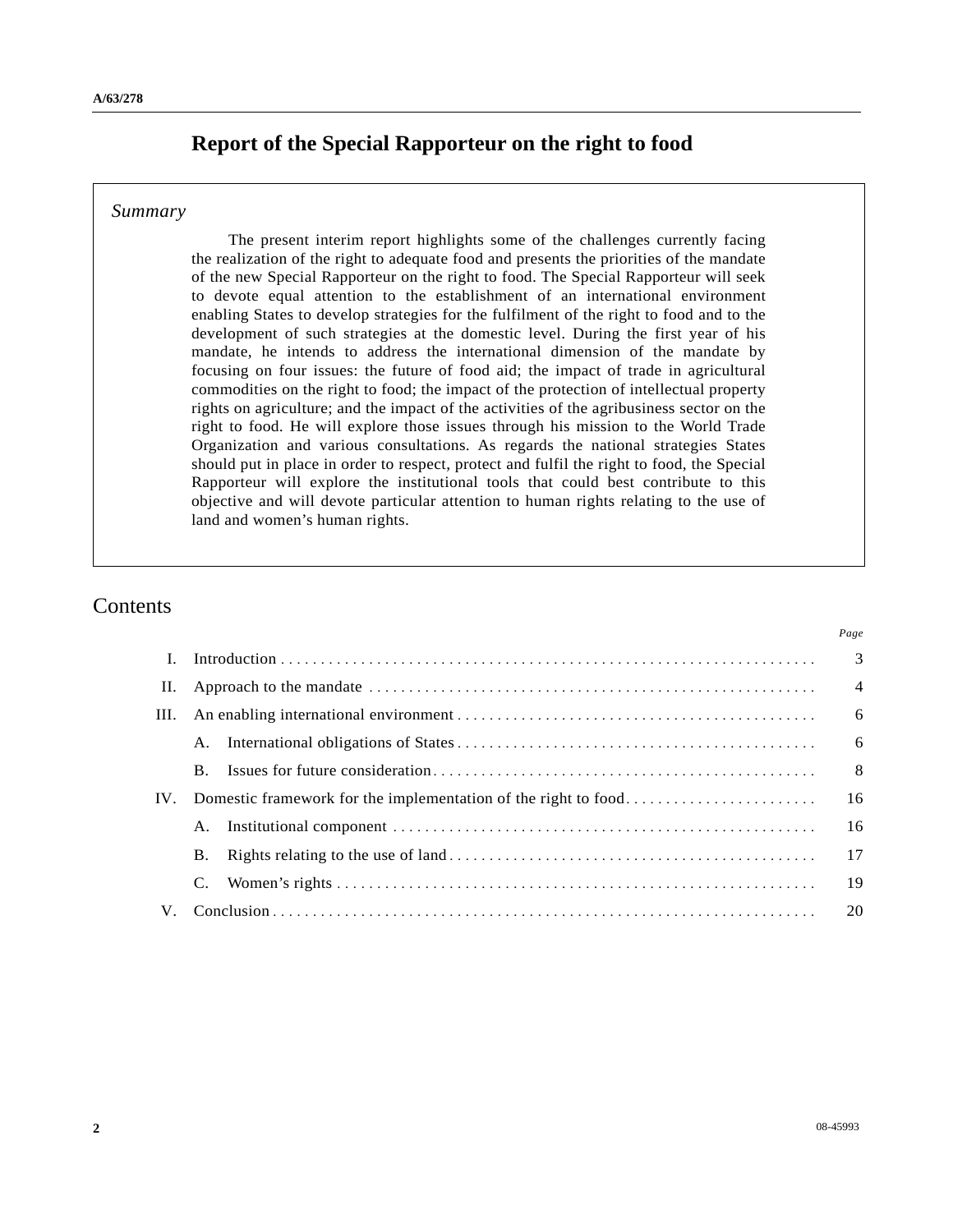## **I. Introduction**

1. The mandate of the Special Rapporteur on the right to food was established by the Commission on Human Rights in its resolution 2000/10. In September 2007, the Human Rights Council, in its resolution 6/2, reviewed and extended for three years the mandate of the Special Rapporteur, who has been requested to: (a) promote the full realization of the right to food and the adoption of measures at the national, regional and international levels for the realization of the right of everyone to adequate food and the fundamental right of everyone to be free from hunger so as to be able fully to develop and maintain their physical and mental capacities; (b) examine ways and means of overcoming existing and emerging obstacles to the realization of the right to food; (c) continue mainstreaming a gender perspective and taking into account an age dimension in the fulfilment of the mandate, considering that women and children are disproportionately affected by hunger, food insecurity and poverty; (d) submit proposals that could help the realization of Millennium Development Goal 1 to halve by 2015 the proportion of people who suffer from hunger, as well as to realize the right to food, in particular taking into account the role of international assistance and cooperation in reinforcing national actions to implement sustainable food security policies; (e) present recommendations on possible steps towards achieving progressively the full realization of the right to food, including steps to promote the conditions for everyone to be free from hunger and as soon as possible enjoy fully the right to food, taking into account lessons learned in the implementation of national plans to combat hunger; (f) work in close cooperation with all States, intergovernmental and non-governmental organizations, the Committee on Economic, Social and Cultural Rights and other relevant actors representing the broadest possible range of interests and experiences, within their respective mandates, to take fully into account the need to promote the effective realization of the right to food for all, including in the ongoing negotiations in different fields; and (g) continue participating in and contributing to relevant international conferences and events with the aim of promoting the realization of the right to food.

2. On 26 March 2008, the Human Rights Council appointed Olivier De Schutter (Belgium) as the Special Rapporteur on the right to food. Mr. De Schutter started his tenure on 1 May 2008, succeeding Jean Ziegler, who had held the mandate for more than six years. The new Special Rapporteur takes this opportunity to express his deep appreciation for the important work undertaken by Mr. Ziegler in promoting the right to food and developing the mandate.

3. The present interim report is the first submitted to the General Assembly by the new Special Rapporteur in accordance with General Assembly resolution 62/164 and Human Rights Council resolution 6/2. It offers an initial description of the framework within which the Special Rapporteur intends to fulfil his mandate and explains which priorities have been chosen and why.

4. In presenting the priorities of the mandate, the report focuses on the structural and long-term dimensions of the right to adequate food. It is not its objective to discuss the current situation of the right to food in the world. As is well known, the world has experienced during the past year a dramatic increase in food prices on international markets. During the first three months of 2008, international nominal prices of all major food commodities reached their highest levels in nearly 50 years, while prices in real terms were the highest in nearly 30 years, and social unrest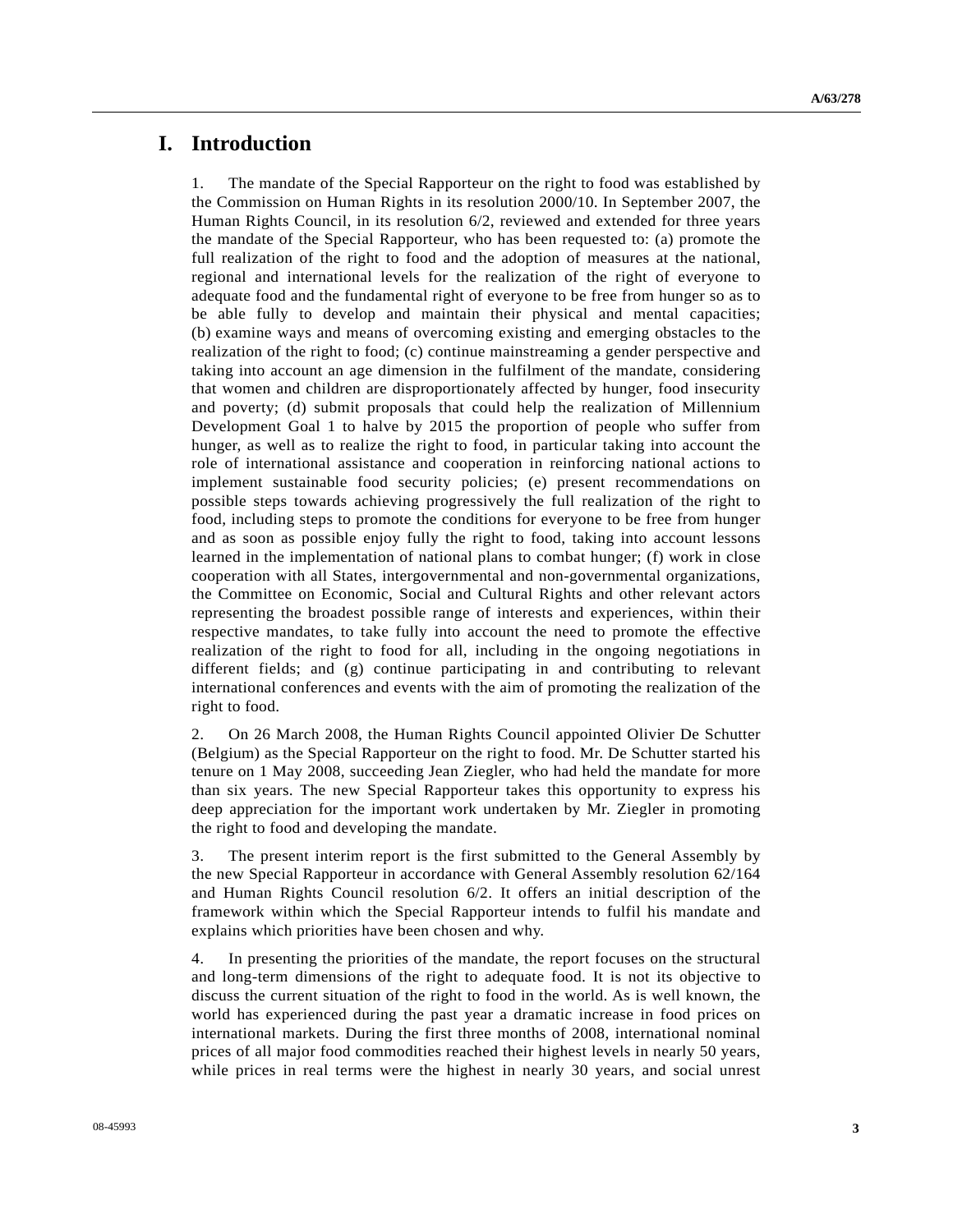developed in more than 40 countries as a result. It is in the context of these soaring food prices that the Special Rapporteur was appointed. Immediately upon assuming his mandate, the Special Rapporteur presented a background note<sup>1</sup> on the factors behind the crisis and called upon the Human Rights Council to hold a special session on the global food crisis, which was held on 22 May 2008 (see A/HRC/S-7/2). The Council requested the Special Rapporteur to submit a report at its ninth session (8-26 September 2008; see resolution S-7/1 and A/HRC/9/23) on the responses provided by the international community to the global food crisis. In order to minimize duplication, these immediate developments, important as they are, are not addressed in the present report. Instead, the views of the Special Rapporteur on how the mandate should develop and which issues should be addressed are described. The Special Rapporteur would be particularly grateful to all stakeholders for any reactions to these proposals.

5. Under the terms of Human Rights Council resolution 6/2, the Special Rapporteur is encouraged to work in close cooperation with all stakeholders, including non-State actors, in the fulfilment of the mandate. Since the beginning of his mandate, the Special Rapporteur has had opportunities to improve his understanding of the expectations of the members of the Human Rights Council about the mandate, including exchanges with the Council at its seventh special session, devoted to the global food crisis. He also reported to the Council at its eighth session, held from 2 to 18 June 2008, about his participation in the Highlevel Conference on World Food Security, held in Rome from 3 to 5 June 2008, and to the Human Rights Council at its ninth session.

6. The Special Rapporteur also engaged in consultations with many other actors. Between 1 May and 1 August 2008, he met with high-level representatives of the World Bank and the World Trade Organization. He had exchanges not only with the Office of the United Nations High Commissioner for Human Rights, but also with the United Nations Development Programme (UNDP), the United Nations Children's Fund, the Office for the Coordination of Humanitarian Affairs, the secretariat of the United Nations System Chief Executives Board for Coordination, and the high-level Task Force on the Global Food Security Crisis. He also had contacts with the Food and Agriculture Organization of the United Nations (FAO) (including, but not limited to, its Right to Food Unit), the International Fund for Agricultural Development, the World Food Programme (WFP), and the Standing Committee on Nutrition, and launched consultations with the private sector, including the Alliance for a Green Revolution in Africa. He also held a number of consultations with non-governmental organizations and academic experts. The Special Rapporteur was impressed by the level of commitment of those actors to the realization of the right to food and by the high expectations they have for the mandate. He is grateful to all those with whom he has consulted and looks forward to deepening those consultations in the coming year.

# **II. Approach to the mandate**

<span id="page-3-0"></span>**\_\_\_\_\_\_\_\_\_\_\_\_\_\_\_\_\_\_** 

7. The Special Rapporteur believes that a crucial first step towards the realization of the right to adequate food is the achievement of the first Millennium Development Goal. The international community must focus on the needs of the

<sup>1</sup> See http://www2.ohchr.org/english/issues/food/index.htm.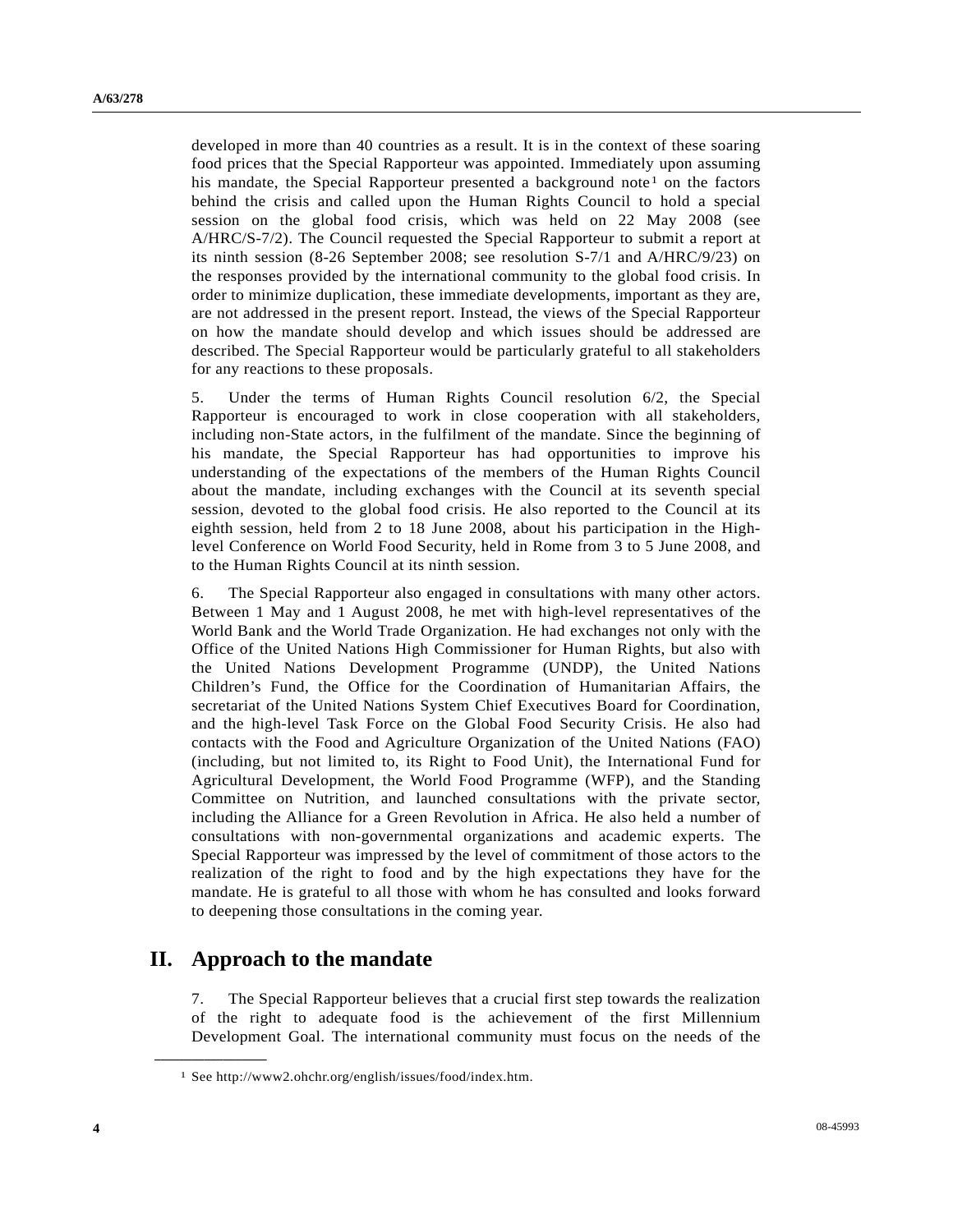900 million persons who are hungry.[2](#page-4-0) While this may sound obvious, it contrasts both with the idea that the problem of hunger can be overcome simply by boosting the level of agricultural production and with the idea that this can be done by combating poverty in general. Raising agricultural production levels may be important in its own right, but it does not ensure that the poor, who cannot afford to acquire food, or smallhold farmers, who cannot always adequately afford the inputs needed to produce food or lack access to credit, water or adequate infrastructure, will benefit. Combating poverty is, of course, a hugely important objective in itself, but it does not ensure that the hungry will benefit proportionately. This is because hunger is not only a consequence, but also a cause of poverty.[3](#page-4-1) Poverty is related to multiple deprivations, of which undernourishment is only one, so that addressing poverty in general, if it means first addressing its other dimensions, will not always directly or swiftly result in the reduction of undernourishment.

8. Therefore, we must constantly be aware of who is hungry. The majority of hungry people in the world live in rural areas. About half of them live in smallholder farming households. Roughly two tenths are landless. Perhaps one tenth are pastoralists, fisherfolk and forest users. The remaining two tenths are the urban poor.[4](#page-4-2) We should target our efforts towards those groups. In addition, we should not prioritize the interests of one of these categories over the other (as when we speak about the need to lower the prices of food on domestic markets in order to meet the needs of the urban poor, although this will be detrimental to agricultural producers), but instead, we should recognize the need to develop a panoply of strategies that can meet their needs simultaneously. We need not one, but a number of policies combined, to meet the needs of the diverse groups of hungry people.

9. The right to adequate food is realized when every man, woman and child, alone or in community with others, has physical and economic access at all times to adequate food or means for its procurement (see E/C.12/1999/5, para. 6). It is not about being fed. It is about being guaranteed the right to feed oneself, which requires not only that food be available (that the ratio of production to the population be sufficient), but also that it be accessible — that each household either have the means to produce its own food or have sufficient purchasing power to buy the food it needs. The right to adequate food is recognized in specific instruments, such as the Convention on the Rights of the Child (articles 24, para. 2 (c), and 27, para. 3), the Convention on the Elimination of All Forms of Discrimination against Women (article 12, para. 2) and the Convention on the Rights of Persons with Disabilities (articles 25 (f) and 28, para. 1), but it is stated most explicitly, at a more general level, in article 25 of the Universal Declaration of Human Rights and in article 11 of the International Covenant on Economic, Social and Cultural Rights. The latter should be read taking into account the interpretation of the Committee on Economic, Social and Cultural Rights, both in its concluding observations on the reports submitted by the States parties to the Covenant and in general comment 12,

<span id="page-4-0"></span><sup>2</sup> In 2005, FAO estimated that 852 million people, mainly in the developing world, were chronically or acutely malnourished. The regions affected were Asia, particularly India (221 million) and China (142 million); sub-Saharan Africa had 204 million hungry and was the only region of the world where hunger was increasing. FAO estimates that the number of hungry people increased by about 50 million in 2007 as a result of high food prices.

<span id="page-4-2"></span><span id="page-4-1"></span><sup>3</sup>*The State of Food Insecurity in the World 2006* (Rome, FAO, 2006), p. 13. 4 U.N. Millennium Project, *Halving Hunger: It Can Be Done: Summary Version* (New York, UNDP, 2005), pp. 4-6.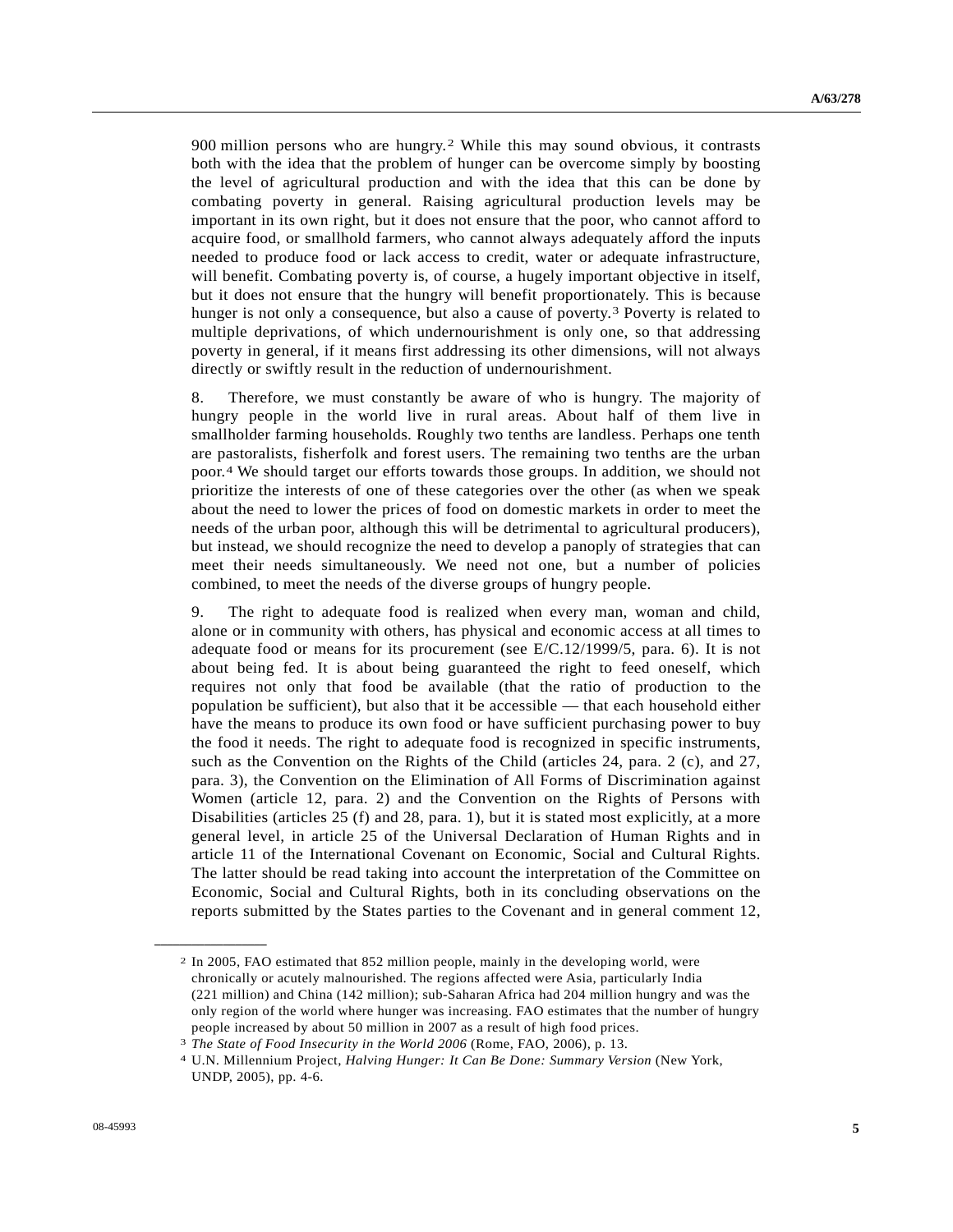on the right to food. These prescriptions are further complemented by the *Voluntary Guidelines to support the progressive realization of the right to adequate food in the context of national food security*, adopted by the States member of the FAO Council in November 2004. The Guidelines are a set of recommendations States have adopted to assist in the implementation of the human right to adequate food. They offer practical guidance to States about how best to implement their obligation under international law to respect the right to adequate food and to ensure freedom from hunger.

10. As recognized both under these provisions and in customary international law, the right to food imposes on all States obligations not only towards the persons living on their national territory, but also towards the populations of other States. These two sets of obligations complement one another. The right to food can be fully realized only when both national and international obligations are complied with. National efforts will often continue to have a limited impact in combating malnutrition and food insecurity unless the international environment, including not only development assistance and cooperation but also trade and investment regimes or efforts to address climate change at a global level, facilitates and rewards those efforts. Conversely, efforts by the international community to contribute to the objectives will depend for their effectiveness on the establishment of institutional and legal frameworks at the national level and on policies that are effectively geared towards the realization of the right to food in the country concerned. This mutual dependency of international and national obligations regarding the right to food is well expressed in articles 22 and 23 of the International Covenant on Economic, Social and Cultural Rights in which a link is established between the difficulties encountered by States in implementing the Covenant and the advisability of international measures likely to contribute to such implementation, and international action that may be taken to achieve the rights enshrined in the Covenant are described.

## **III. An enabling international environment**

### **A. International obligations of States**

11. Article 11, paragraph 2, of the Covenant refers to the need to take into account the problems of both food-importing and food-exporting countries and imposes on States an obligation to ensure an equitable distribution of world food supplies in relation to need. This wording itself confirms that States have "international" obligations, reaching beyond the national territory, in addition to the obligations each State has to its own population. Indeed, under general public international law, States may not disregard the impact of activities under their jurisdiction on other States' territories.[5](#page-5-0) Consistent with this requirement, the Committee on Economic, Social and Cultural Rights has noted that States parties to the Covenant should take steps to respect the enjoyment of the right to food in other countries, to protect that right, to facilitate access to food and to provide the necessary aid when required;

<span id="page-5-0"></span><sup>5</sup> See *Trail Smelter case (United States of America vs. Canada), United Nations Reports of International Arbitral Awards*, vol. III, p. 1905, and *Corfu Channel case (United Kingdom of Great Britain and Northern Ireland vs. Albania), Judgement of 9 April 1949, I.C.J. Reports 1949*, p. 4 at p.18.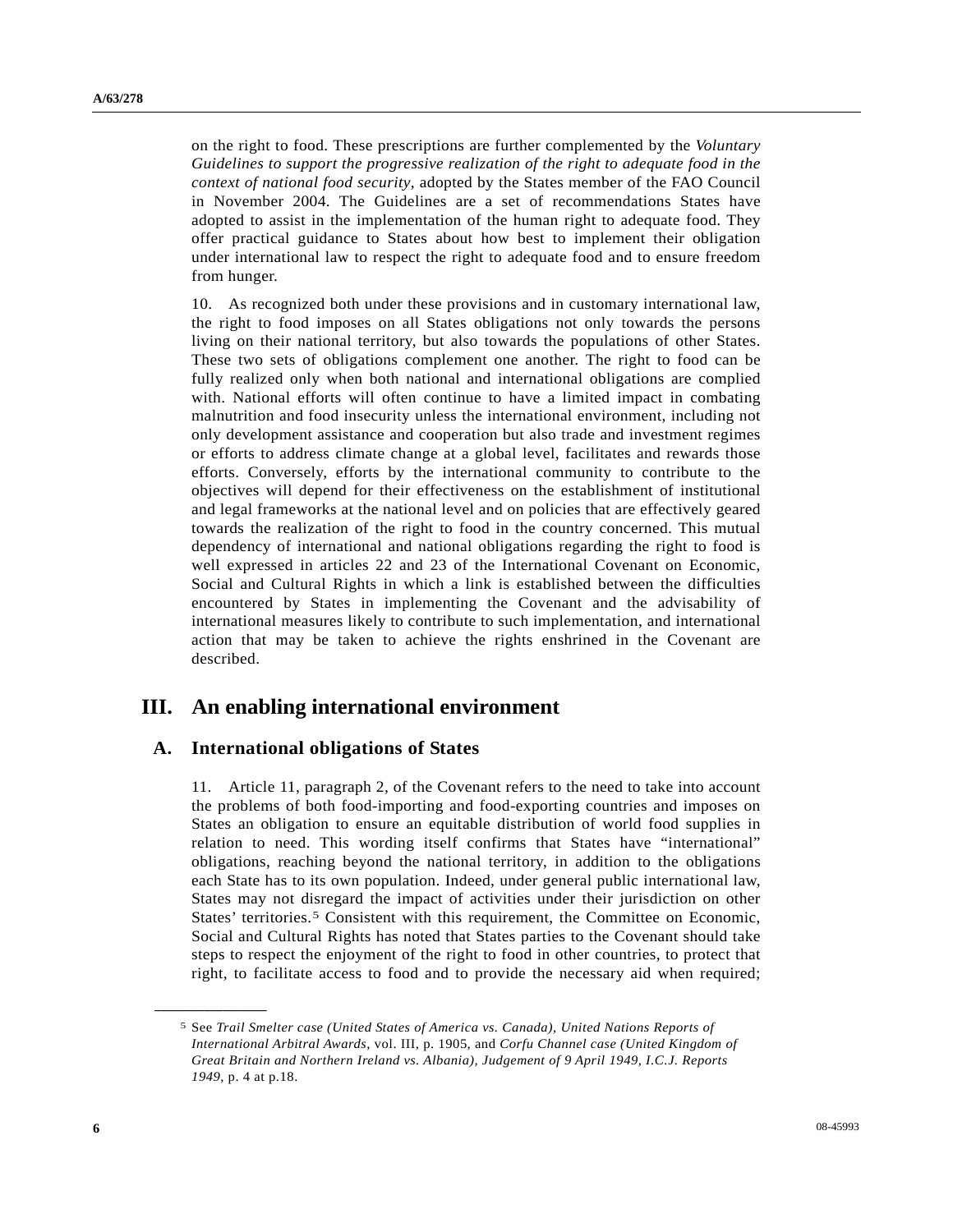should ensure that the right to adequate food is given due attention in the international agreements they conclude; and should consider the development of further international legal instruments to that end (see E/C.12/1999/5, para. 36,  $E/CN.4/2005/47$  and  $A/HRC/4/WG.2/2$ .<sup>6</sup> The Human Rights Council, in its resolution 7/14, considered that all States should make every effort to ensure that their international policies of a political and economic nature, including international trade agreements, do not have a negative impact on the right to food in other countries.

12. The reference in article 23 of the Covenant to the various forms of international action that may be taken to achieve the rights under the Covenant clearly implies that, in order to comply with their international obligations, States must not only abstain from taking measures that have a negative impact on the right to food in other countries, but they may also need to adopt positive measures in order to protect and fulfil the right to food abroad. As shown by the reference in article 23 to the conclusion of conventions, these international obligations may require not only unilateral action, but also international cooperation, such as the provision of public goods at the global level. Ultimately, the goal should be to establish a social and international order in which the rights and freedoms set out in the Universal Declaration of Human Rights can be fully realized — something to which, under the terms of article 28 of the Universal Declaration, everyone is entitled. In principle, for a State to fulfil its international obligations by providing international assistance and cooperation, including aid, the consent of the receiving State is necessary. This follows not only from the reference to "free consent" in article 11, paragraph 1, of the Covenant, but also from the principle of the exclusive competence of the State in regard to its own territory (see, e.g., the Charter of the United Nations, Article 2, para. 4).[7](#page-6-1) The only exception to this principle is where the unwillingness of the State concerned to accept aid may result in a violation of the right to food of its own population sufficiently serious and widespread as to justify the imposition on the international community of a responsibility to protect.

13. There is another trap that should be avoided in clarifying the scope of the international obligations under article 11 of the Covenant. Call this the paradox of many hands: the greater the number of States that have contributed to creating a situation that leads to violations of the right to food, the more difficult it becomes to assign responsibility to each of the States concerned for the situation thus created. This paradox is especially visible where international cooperation leads to the establishment of international organizations to which certain decision-making powers are transferred but which are not considered to inherit the pre-existing human rights obligations of their States parties since they possess a separate legal personality with rights and obligations defined independently from those of States. At a minimum, States should carefully assess the impact on the right to food of any such agreements to ensure that they do not circumvent their obligations by giving an international organization power that it then exercises in a way that results in denial

<span id="page-6-0"></span><sup>6</sup> See also Margot E. Salomon, *Global Responsibility for Human Rights* (Oxford, Oxford University Press, 2007) and Margot E. Salomon, Arne Tostensen and Wouter Vandenhole (eds.), *Casting the Net Wider: Human Rights, Development and New Duty — Bearers* (Mortsel, Belgium, Intersentia, 2007).

<span id="page-6-1"></span><sup>7</sup> See also the *Island of Palmas case (the Netherlands vs. the United States of America)*, Awards of 4 April 1928, *United Nations Reports of International Arbitral Awards*, vol. II, pp. 829-871 at p. 838.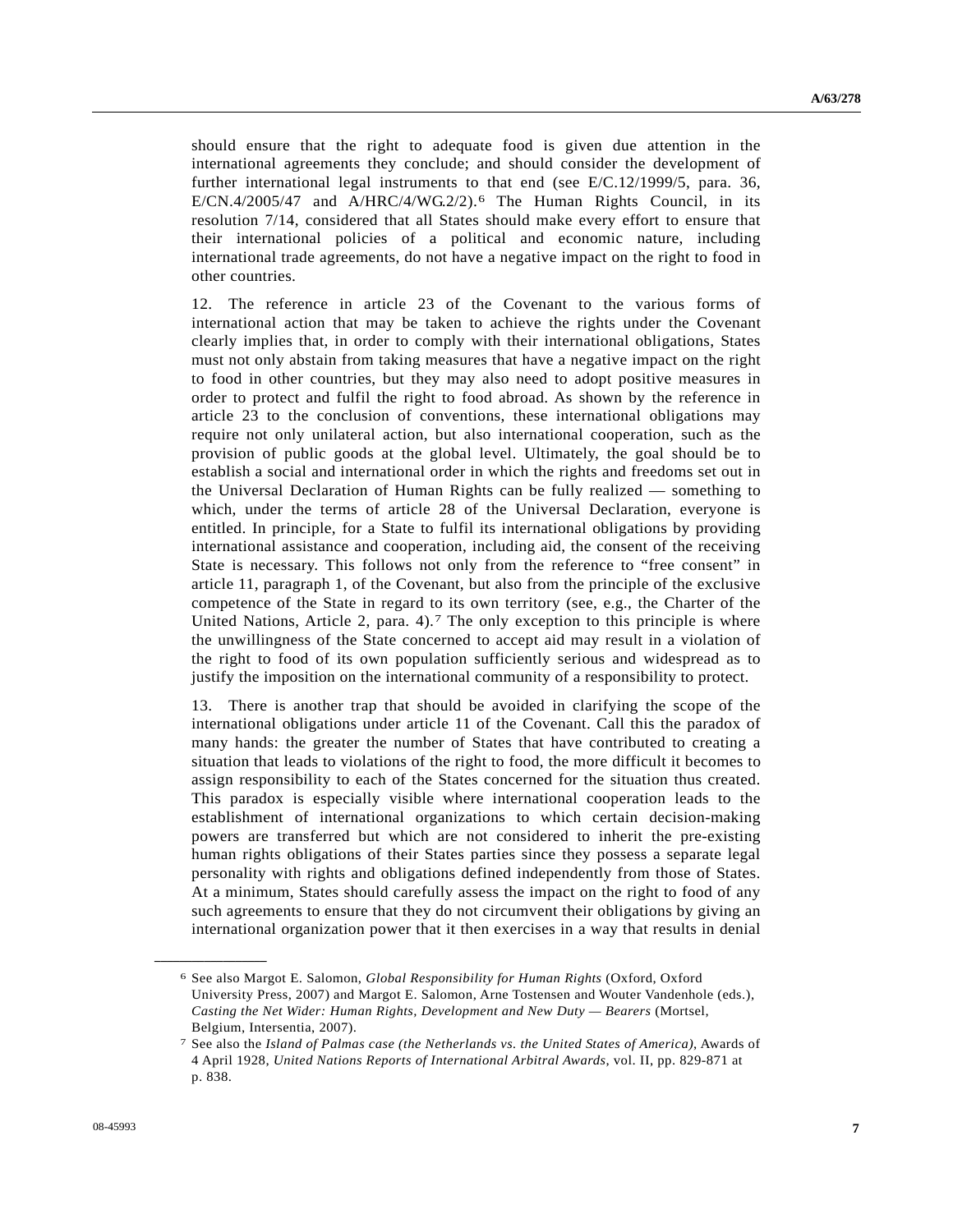of the right to food, which, would have constituted a human rights violation if directly attributable to the State (see  $A/61/10$ , para. 90, article 28 of the draft articles on responsibility of international organizations). This is of course without prejudice to the obligations of the international organization itself which, remains bound under general rules of international law under its constitution or under any international agreement to which it is a party.[8](#page-7-0)

14. The right to adequate food is not one which any State can fulfil in isolation. All States have a shared responsibility, grounded in international law, to ensure that the international environment in which States operate enables them to respect, protect and fulfil the right to food for the benefit of their own populations. During the first year of his mandate, the Special Rapporteur intends to assist States in understanding the scope of their responsibilities in this regard by focusing on four areas, which he considers particularly relevant in the current context.

### **B. Issues for further consideration**

#### **1. Food aid**

<span id="page-7-0"></span>**\_\_\_\_\_\_\_\_\_\_\_\_\_\_\_\_\_\_** 

15. During 2008/09, a number of instruments relating to food aid will be renegotiated. In addition, the responses to the soaring food prices have highlighted the difficulties of combining emergency responses with the need to promote developing country food markets and food security in food aid recipient countries. There is a consensus on the need to switch from aid in kind to aid through cash transfers allowing procurement from local or regional markets and on the importance of food aid being provided with a clear exit strategy in order to avoid dependency. At the same time, since international agencies such as WFP are not reliable buyers in many markets, their ability to contribute to market development remains limited; in certain cases, the importance of WFP on local markets is such that withdrawal would have an impact on large traders and on the ability of the export sector to further develop. In the procurement policies of such agencies as WFP, a balance must be struck between the need to support smallhold farmers and the costs entailed by the need to monitor a large number of limited-volume contracts (see WFP/EB.1/2006/5-C). These are some of the challenges facing the "purchase for progress" approach, which aims to optimize the impact of WFP local food purchases (which totalled \$600 million in 2007). Other questions concern the need for a global food fund in order to ensure that needs can be met in times of emergency without further tightening the market; the management of bilateral food aid; and the follow-up to the Paris Declaration on Aid Effectiveness to the extent that it relates to food and insofar as official development assistance may contribute to the right to food. In order to inform his work on these issues, the Special Rapporteur will hold a consultation in Ottawa in November 2008 in collaboration with Rights and Democracy and the Canadian Foodgrains Bank. The focus of the consultation will be on the future of the Food Aid Convention and the implementation of guideline 15 of the FAO *Voluntary Guidelines* on the right to food. It is expected that conclusions will be presented in the report of the Special

<sup>8</sup> *Interpretation of the Agreement of 25 March 1951 between the WHO and Egypt, Advisory Opinion, I.C.J. Reports 1980*, para. 37. For an elaboration in the context of the right to food, see Smita Narula, "The right to food: holding global actors accountable under international law", *Columbia Journal of Transnational Law*, vol. 44, 2006, p. 691.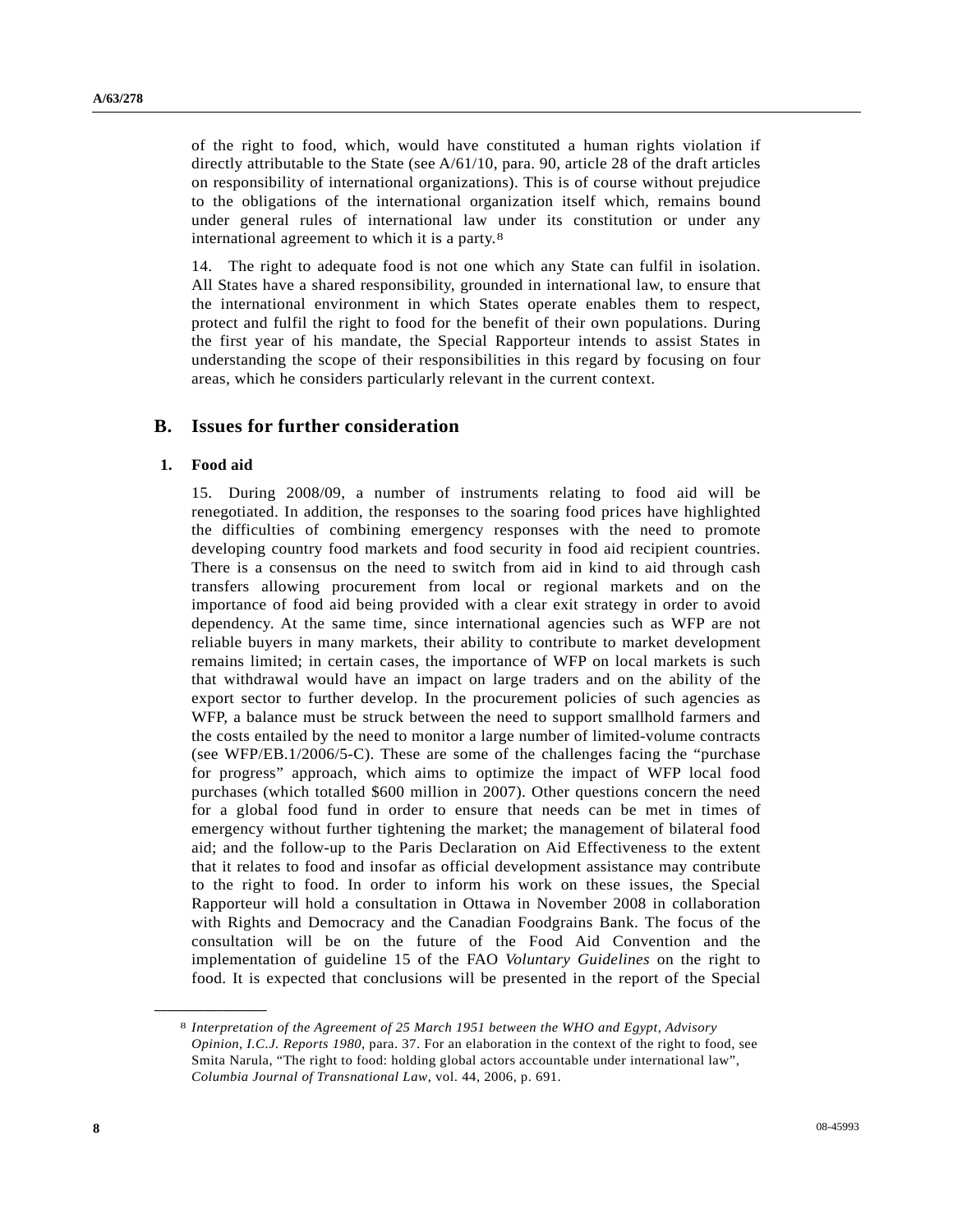Rapporteur to the Human Rights Council at its tenth session, to be held in March 2009.

#### **2. Trade liberalization in agriculture and the right to food**

16. In June 2008, the Special Rapporteur conducted a mission to the World Trade Organization. He wishes to thank in particular Pascal Lamy, the Director-General, and the World Trade Organization secretariat for their willingness to contribute to the mission, in which they fully cooperated. This mission was prepared in two expert meetings: one, held in cooperation with the University of Paris 1 Panthéon-Sorbonne, was held in Paris on 16 and 17 June 2008, and the second was convened with the non-governmental organization 3D — Trade, Human Rights, Equitable Economy, in Geneva on 19 June 2008, focusing on the question of intellectual property rights in the food system. The Special Rapporteur intends to engage in bilateral consultations with other stakeholders, in particular the ambassadors to the World Trade Organization, before finalizing his report to the Human Rights Council at its tenth session.

17. The mission to the World Trade Organization built on previous work done to explore the impact of trade liberalization, particularly through the Organization's agreements, on the right to food (see, e.g., E/CN.4/2002/54). Its aim was to examine the relationship between States' obligations to ensure the right to adequate food and the regime set up under the World Trade Organization agreements, in particular the Agreement on Agriculture, but also the Agreement on Trade-Related Aspects of Intellectual Property Rights and the General Agreement on Trade in Services. The purpose was not simply to superimpose distinct sets of commitments in order to identify potential incompatibilities, it was also, and more importantly, to examine whether the lowering of barriers to trade in agricultural products might limit the ability of the State concerned to protect the right to food, either because the livelihoods of its agricultural producers would be threatened (particularly for net food-importing countries) or because part of its population would not have the purchasing power required to buy adequate food in sufficient quantities, following the inflationary impact of the opening up of exports (for net food-exporting countries). At this early stage of his examination of the issues, the Special Rapporteur will limit himself to highlighting the questions which, in his view, deserve particular attention in his report and the methodological problems encountered.

18. A relatively small proportion, estimated at 15 per cent, of the food produced globally is traded internationally. The percentages are 6.5 for rice, 12 for corn, 18 for wheat and 35 for soybeans.[9](#page-8-0) Nevertheless, the prices fixed on international markets have an important impact on the ability of farmers in the world to make a decent living, since, as a result of trade liberalization, there is a tendency for domestic and world prices to converge, for instance because imported goods compete with domestically produced goods on local markets. Historically those prices have been declining, particularly since 1979, since they correspond to marginal production costs, which are determined by the unit production costs of highly competitive large-scale agricultural producers in such countries as Argentina, Brazil, India and South Africa. In those countries unit costs are low because the

<span id="page-8-0"></span><sup>9</sup> M. Ataman Aksoy and John C. Beghin (eds.), *Global Agricultural Trade and Developing Countries* (Washington, D.C., the World Bank, 2005), pp. 177-179.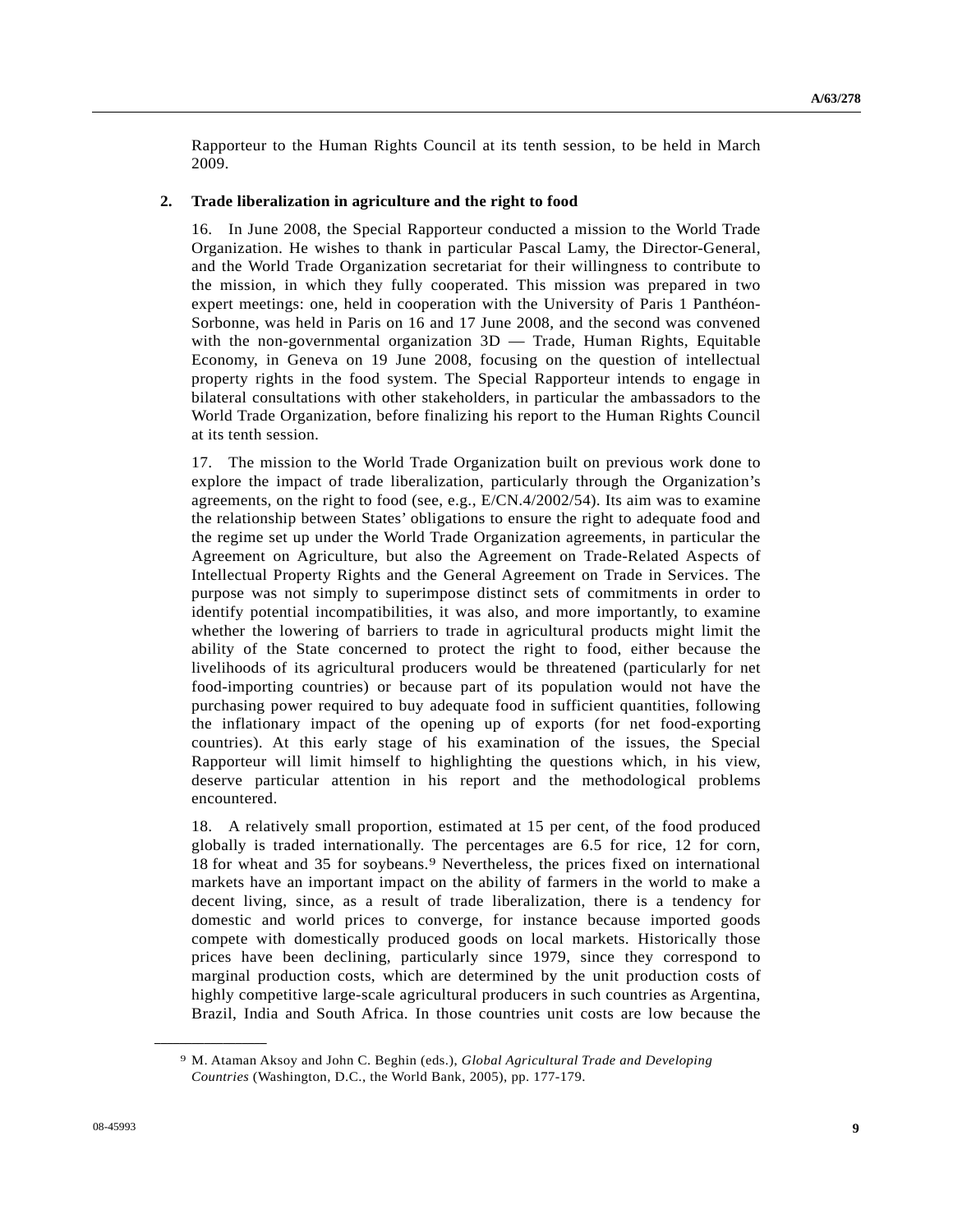agro-ecological conditions are suitable for large-scale capital-intensive and landextensive production, accentuated by considerable prior investments and contributed to by the fact that wages are lower than in developed countries pursuing a similar agricultural model. In the latter, less productive agricultural producers could compete internationally only by receiving heavy subsidies from the State, as in the European Union or the United States of America. In contrast, agriculture in regions where investments were insufficient or where farmers cannot be supported, such as in sub-Saharan Africa (where productivity per active labourer is a fraction of that in Europe or the United States), was severely damaged — and in certain cases destroyed — by such international competition. The question is whether trade liberalization in agricultural products, as such, is bound to lead to such failures owing to the considerable differences in productivity (and thus competitiveness) between producers from different regions or whether a multilateral trading system in agriculture can be imagined that allows the benefits of trade to be reaped without causing the disruptive effects seen in the past. Trade liberalization is not an end in itself. As confirmed by the preamble to the Marrakesh Agreement establishing the World Trade Organization and by the preamble to the Agreement on Agriculture, it is a means to achieve sustainable development and food security and to raise living standards.

19. The promise of trade liberalization is that by creating incentives for producers from different States to specialize in the products or services in which they have a comparative advantage, it will benefit all the trading partners, since it will lead to efficiency gains within each country and to increased overall levels of world production. Extensions of the classical "static" theory of comparative advantage suggest that economic growth and poverty alleviation may result. This assumes both that there exists in the States concerned a private sector both sufficiently robust and sufficiently flexible to act on price signals from the market and that economic growth will result in poverty alleviation through a "trickle-down" effect, although the automatic existence of such an effect remains contentious among economists. Concerning the right to food, however, what matters is not only whether more gets produced or traded or whether trade liberalization leads to economic growth. Rather, two other questions are central. First, the human rights perspective is concerned with who are the losers when countries specialize in commodities in which they have a comparative advantage as a result of the lowering of trade barriers and whether the losses can be avoided under alternative national and international policies. Whereas the economic argument for trade liberalization focuses on the long-term and aggregate (country-level) results, the human rights perspective focuses on the immediate consequences and the sectoral impact within each country. An approach based on the right to food, more specifically, should ensure that the situation of the hungry or the malnourished in the country concerned will improve as a result of the lowering of trade barriers. In this regard, note should be taken of the way in which the global supply chain has developed in the food sector. Whereas improved access to global markets can, for certain categories of farmers, constitute a powerful incentive to produce and to invest since it rewards any productivity gains they make, it can also shut out those who have insufficient capital to make the required investments and can increase their dependency on large, often foreign, food processors and retailers, with which they can hardly bargain on equal terms. The large-scale, agro-industrial producers that the global supply chain favours often produce crops for export through monoculture. The economies of scale reaped in such an approach are unavailable to marginalized smallhold producers, who face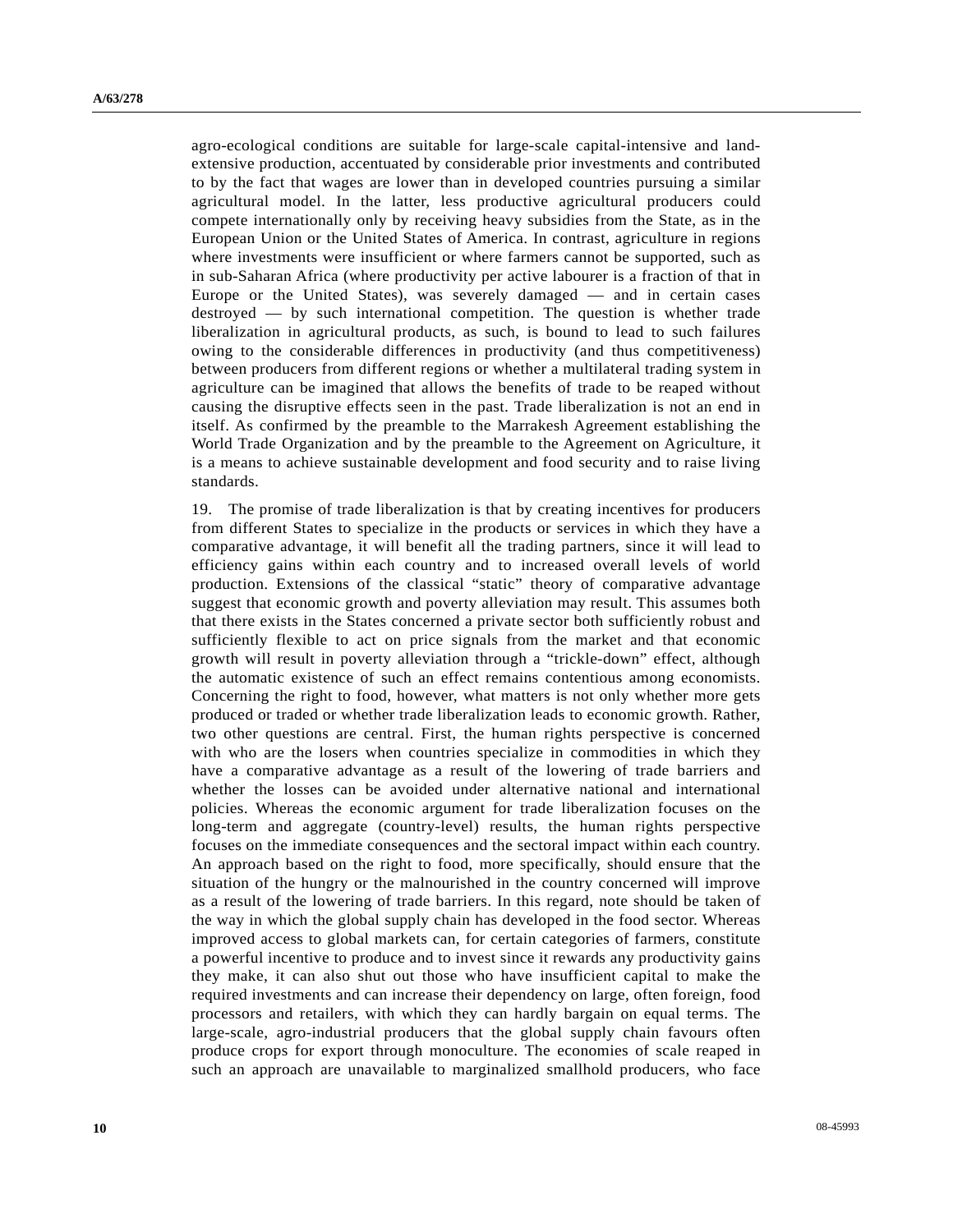obstacles to integration into global supply chains. In addition, the support given by industrialized countries to their agricultural producers combined with a lack of tariff protection on the side of developing countries has had a significant detrimental impact on developing countries' producers, particularly insofar as it resulted in import surges against which they were insufficiently protected.[10](#page-10-0) Far from removing such distortions, the Agreement on Agriculture has to a large extent allowed them to continue, thus denying producers from developing countries the benefits of free and undistorted trade. It has also made it difficult for those producers to remain competitive in their own domestic markets, since the prices they could receive for their produce were insufficient and plunged many of them into debt, leading to rural exodus.

20. Second, a human rights perspective helps to identify the risks of countries being locked into the production of certain commodities in which they have established a comparative advantage. Comparative advantage is often constructed. It is not simply the result of natural endowments in productive factors, but is the result of specific public policies or of the order in which the respective trading partners have achieved economies of scale in particular lines of production. Although countries are constrained in what they may produce by natural factors, whether or not they are competitive in the production of agricultural commodities also depends heavily on political choices: how much is invested in rural infrastructure, in irrigation or in developing access to microcredit, or how much support is given to farmers to compensate for insufficiently remunerative prices. Reliance on comparative advantage should not be a pretext for impeding the climb of developing countries up the ladder of development, including in the agricultural sector, by moving towards the export of more value-added goods, for instance processed foods.[1](#page-10-1)1

21. Both of these considerations point in the same direction. International trade in agricultural products may produce great benefits for some, namely the most competitive, taking into account the public support they receive and the kind of environment in which they operate. But it will contribute to the realization of the right to food only if two conditions are fulfilled. First, Governments should have the policy flexibility both to protect their agricultural producers whose livelihoods may be threatened by import surges or repressed prices and to allow for a sufficient degree of diversity in various types of production. Second, smallhold farmers from developing countries — who constitute the majority of the hungry people on the planet — must not be marginalized as a result of the development of global supply chains, and they must be either better integrated in those chains (provided the means to reap the gains from the lowering of trade barriers) or allowed to prosper by relying on local and regional markets, which must be insulated from the damaging effects of global trade liberalization. More than any other sector of production,

<span id="page-10-0"></span><sup>10</sup> For general approaches, see FAO, report of the Committee on Commodity Problems, "Some trade policy issues relating to trends in agricultural imports in the context of food security" (CCP/03/10), and FAO Import Surge Project Working Paper No. 7: "Extent and impact of food import surges in developing countries: an analytical approach and research methodology for country case studies". For recent examples, based in part on the findings of FAO, see Armin Paasch (ed.), Frank Garbers and Thomas Hirsch, *Trade Policies and Hunger: the impact of Trade Liberalisation on the Right to Food of Rice Farming Communities in Ghana, Honduras and Indonesia* (Geneva, Ecumenical Advocacy Alliance, 2007). 11 See Ha-Joon Chang, *Kicking away the Ladder: Development Strategy in Historical Perspective*

<span id="page-10-1"></span><sup>(</sup>London, Anthem Press, 2002).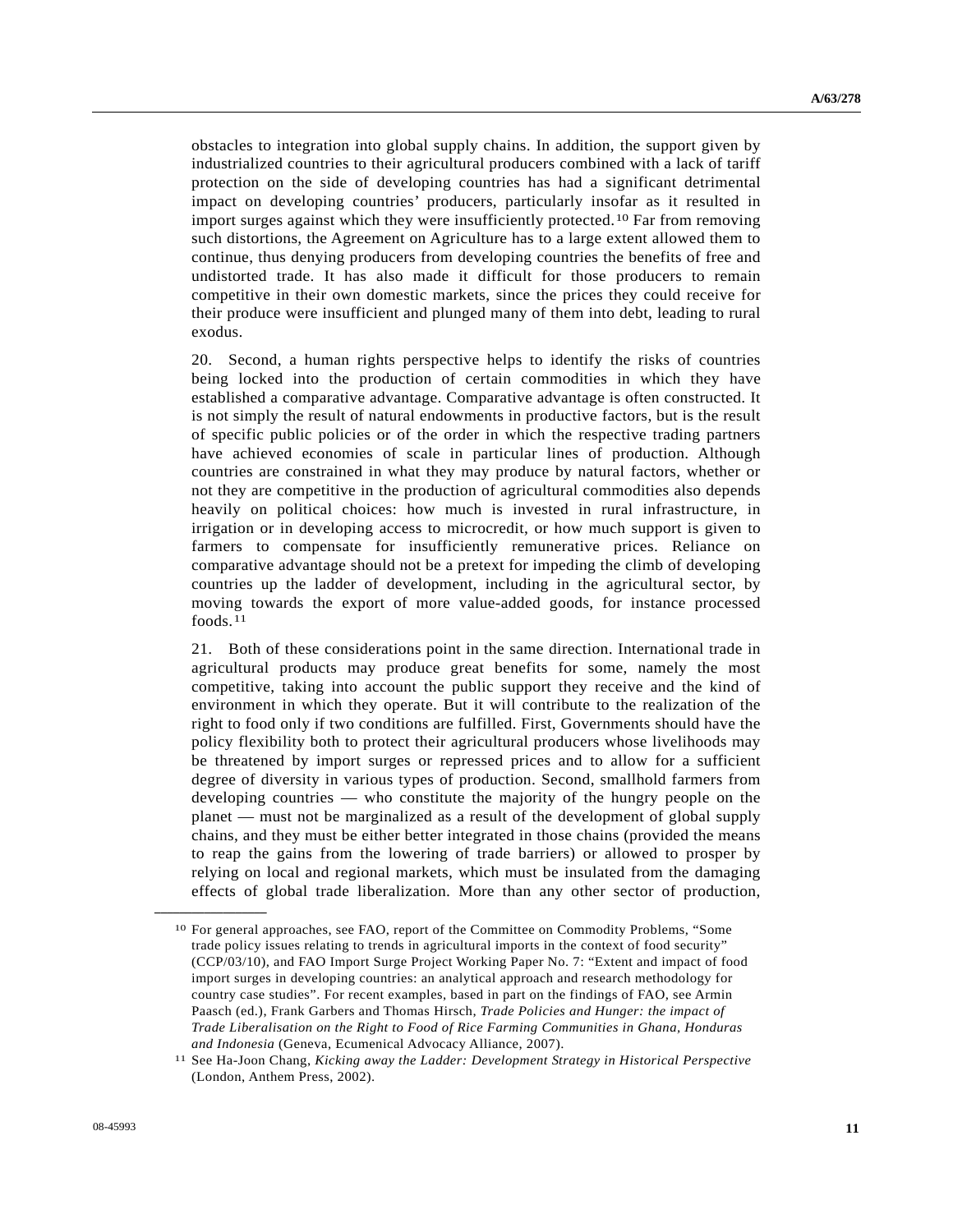agriculture provides a source of livelihood as well as sustenance for the world's poor. It must therefore enjoy a special status in the world trading system.

22. Whether or not these conditions are realized depends not on the regime of the World Trade Organization agreements alone, but also on other international regimes and on the policies pursued at the national level. A major difficulty is that the impact of the World Trade Organization agreements cannot be considered in isolation from policy choices made elsewhere. The Special Rapporteur will pay particular attention not only to the questions of market access, domestic support and export subsidies under the Agreement on Agriculture, but also to safeguard clauses, such as the special safeguard clause open to developing countries having undergone tariffication<sup>[12](#page-11-0)</sup> (article 5 of the Agreement on Agriculture) or the Decision on Measures Concerning the Possible Negative Effects of the Reform Programme on Least-Developed and Net Food-Importing Developing Countries (the "Marrakesh Decision"). The latter decision establishes response mechanisms to deal with the effects of liberalization of trade in agricultural commodities on the availability of "adequate" supplies of basic foodstuffs from external sources under reasonable terms and conditions. The report will examine whether the Marrakesh Decision allows States to protect the right of their populations to adequate food, particularly as a component of the right to an adequate standard of living of their smallhold agricultural producers. Consideration will also be given to the implementation of the Agreement on the Application of Sanitary and Phytosanitary Measures in order to assess whether its implementation may create disproportionate obstacles to the access of agricultural producers from developing countries, particularly smallhold farmers, to the markets of industrialized countries and, if so, how such obstacles could be overcome, taking into account in this regard the important contribution of the Standards and Trade Development Facility launched in September 2002. Finally, the report will analyse the impact of the General Agreement on Trade in Services, particularly on small farmers in developing countries facing competition from global retailers on their domestic markets.

23. However, it is crucial to note that both the trade policies pursued by any State and its economic, social and taxation policies — on which much of the impact of international trade will depend — do not follow from the World Trade Organization agreements themselves, although they set a framework for the members. Rather, the policies result from the choices made by the Governments concerned in the light of domestic considerations or imposed on them as conditionalities by international financial institutions[13](#page-11-1) or as part of trade agreements concluded at the bilateral or regional level; they depend on the budgetary means available to Governments to finance such policies, including for investments in agriculture and in rural infrastructure. The impact of the World Trade Organization framework can hardly be isolated from these other influences (or constraints) on governmental policies. The Special Rapporteur will seek to provide guidance to States about how they can maximize benefits from the existing framework and ensure that further steps towards trade liberalization do not have a negative impact on the right to adequate food, but instead contribute to its realization. Ultimately, upholding the right to

<span id="page-11-0"></span><sup>12</sup> Procedures relating to agricultural market-access provision in the Agreement on Agriculture under which all non-tariff measures are converted into tariffs.

<span id="page-11-1"></span><sup>&</sup>lt;sup>13</sup> According to certain estimates, over 80 per cent of the tariff reductions consented to by developing States for agricultural products were the result of specific demands from international financial institutions.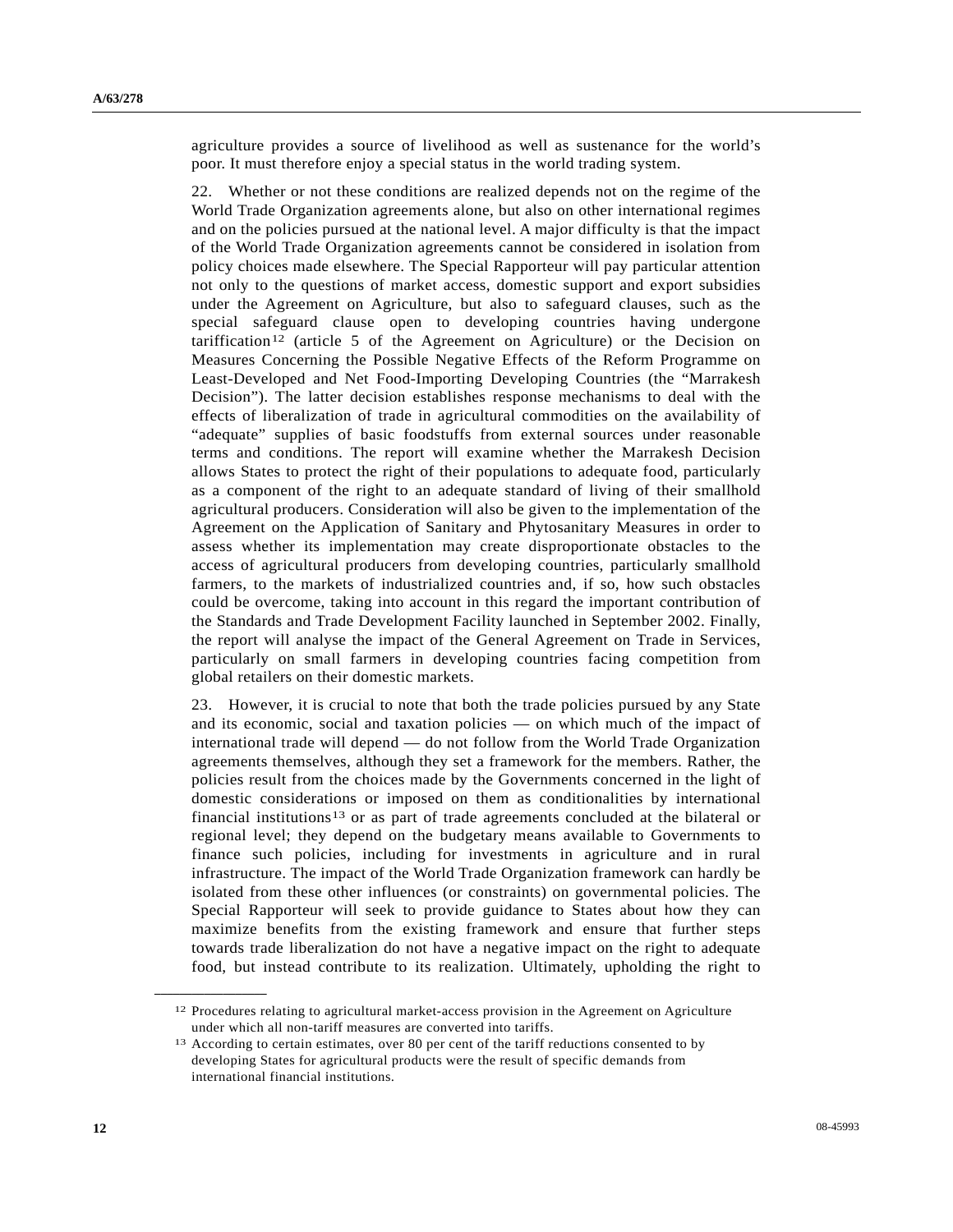adequate food is a responsibility of States, which are obliged under international law to take this right into account in the conclusion and implementation of trade agreements. The Special Rapporteur can contribute to this by highlighting the risks that accompany trade liberalization and by identifying possible solutions. But whether or not the right to food is observed will depend not on the World Trade Organization agreements alone, but on the combined result of those agreements and the domestic policies of the States concerned.

#### **3. Intellectual property rights in the food system**

24. The integration of intellectual property rights under the World Trade Organization framework deserves a separate comment (see also E/CN.4/Sub.2/2001/13). The Agreement on Trade Related Aspects of Intellectual Property Rights (TRIPs) requires World Trade Organization members to adopt wide-ranging minimum standards of intellectual property protection in a number of areas, including copyright, trademarks, patents and plant variety protection, all of which will have considerable implications across the food system. In particular, TRIPs requires that a minimum patent protection of 20 years be available for all inventions, whether of products or processes, in almost all fields of technology. Protection is optional for plants and animals (other than microorganisms), as well as for essentially biological processes used in the production of plants or animals (other than microbiological processes). However, World Trade Organization members must provide for the protection of plant varieties either by patents, by an effective sui generis system or by any combination thereof (article 27, para. 3 (b)).

25. In this context, a number of issues arise. The result of the strengthened protection of intellectual property rights at the global level, if it is indeed extended to plant varieties and seeds, would be to reinforce the control of corporations claiming such rights in the global food system<sup>[14](#page-12-0)</sup> and to increase the price of inputs for farmers using protected plant varieties.[15](#page-12-1) Extending patents to plant varieties in particular would accelerate the "verticalization" of the food production chain, as agricultural producers would become dependent on the prices set by companies for the seeds on which they have patents and would be denied the traditional right to sell and exchange seeds among themselves, as well as to save part of their crops in order to retain seeds for the next planting season — either as a consequence of the protection of patents<sup>[16](#page-12-2)</sup> or by the use of "technology use agreements" by companies selling seeds. It would also lead to a decrease in biodiversity, since patents are granted on stable or fixed varieties, which, although they promise higher yields, encourage monocultural forms of agriculture.

26. Whether the sui generis option is a viable one remains an open question, since the precise content of this requirement is still contested. It has sometimes been argued that, in order to comply with this requirement, World Trade Organization members should adopt national legislation in conformity with the 1991 version of the International Convention for the Protection of New Varieties of Plants, the aim

<span id="page-12-0"></span><sup>14</sup> These patent-holders are mostly from industrialized countries. UNDP, in its *Human Development Report 1999*, estimates that industrialized countries hold 97 per cent of all patents worldwide.

<span id="page-12-1"></span><sup>15</sup> Geoff Tansey and Tasmin Rajotte (eds.), *The Future Control of Food: a Guide to International Negotiations and Rules on Intellectual Property, Biodiversity and Food Security* (London, Earthscan, 2008).

<span id="page-12-2"></span><sup>16</sup> See, e.g., *Monsarto Canada Inc. v. Schmeiser* [2004] 1 S.C.R. 902.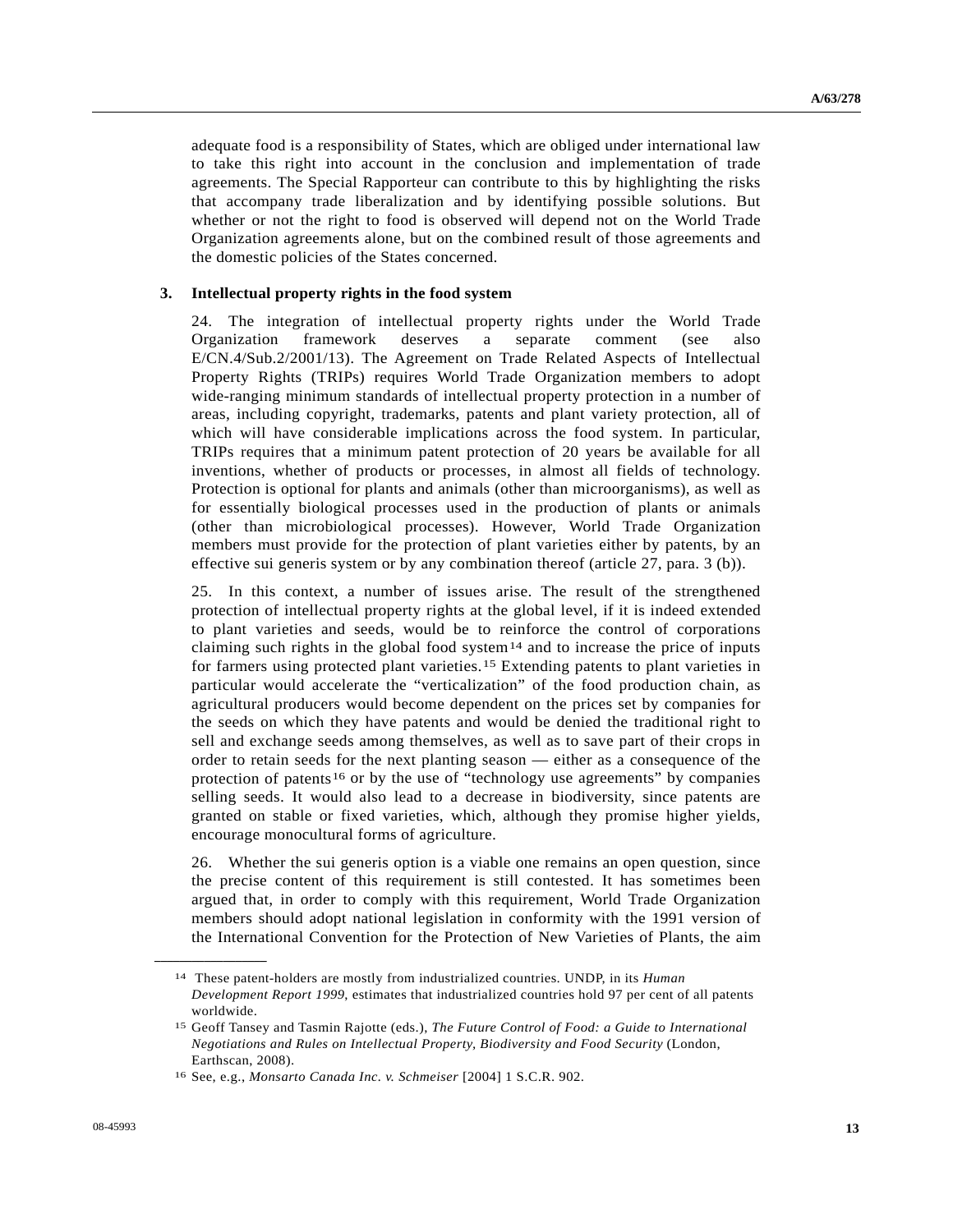of which is to grant and protect breeders' rights under a regime that ensures a significantly higher level of protection than previous versions of the Convention and makes the selling and exchanging of seeds of protected varieties illegal. At the other end of the spectrum, a number of countries, particularly from the African group within the World Trade Organization (even though many have not adopted a sui generis system in their domestic legislation), have taken the view that the TRIPs Agreement should be reconciled with the requirements of food security and thus with the well-established practices of saving, sharing and replanting seeds, and with the equally traditional practices of local farming communities to conserve and sustainably use biological diversity, including through the selection and breeding of plant varieties.[17](#page-13-0)

27. A number of developing countries have been pressured to adopt national legislation that is in compliance with the 1991 version of the Convention, in particular as part of trade agreements they have concluded[1](#page-13-1)8 or as a result of pressures brought to bear on them through the "technical assistance" provided to them. They have been discouraged from making use of the sui generis flexibility for the promotion of food security by facilitating access to genetic resources for agriculture, for instance through an "access and benefit-sharing" regime.[19](#page-13-2) At the same time, initiatives have been developing to resist this trend. The Organization of African Unity (now the African Union) has developed an African Model Law for the Protection of the Rights of Local Communities, Farmers and Breeders, and for the Regulation of Access to Biological Resources,[20](#page-13-3) which aims to achieve a balance between the protection of breeders and the preservation of local farmers' rights in the interest of the sustainable use of biodiversity. The International Treaty on Plant Genetic Resources for Food and Agriculture, with 119 States parties, was adopted by the FAO Conference in November 2001 and has been in force since 29 June 2004. It seeks to establish a multilateral system to facilitate access to plant genetic resources for food and agriculture and to share the benefits in a fair and equitable way. It is a promising and unique system of governance for global commons, aimed at ensuring food security, but it extends only to plant genetic resources for food and agriculture listed in annex I to the Treaty that are under the management and control of the States parties and in the public domain (article 11.2), although States are to take appropriate measures to encourage natural and legal persons within their jurisdiction who hold plant genetic resources for food and agriculture listed in annex I to include such resources for food and agriculture in the multilateral system (article 11.3). Despite its emphasis on free flows of germplasm ("open access"), the Treaty allows intellectual property rights on anything that is not "in the form received" (article 12.3), so that plant breeders' rights can be granted to plant varieties developed from genetic material obtained from the multilateral commons. It is therefore of limited usefulness in compensating for the privatization, through

<span id="page-13-0"></span><sup>17</sup> On these various positions, see World Trade Organization Council for Trade-Related Aspects of Intellectual Property Rights document IP/C/W/370/Rev.1.

<span id="page-13-1"></span><sup>&</sup>lt;sup>18</sup> See http://www.grain.org/rights files/TRIPS-plus-March-2008.pdf, and the free trade agreement between the United States of America and Chile, article 17.1, para. 3*.*

<span id="page-13-2"></span><sup>19</sup> See Philippe Cullet, "Intellectual property rights and food security in the South", *Journal of World Intellectual Property*, vol. 7, No. 3 (2004), p. 261; and *Integrating Intellectual Property Rights and Development Policy* (London, Commission on Intellectual Property Rights, 2002), chap. 3.

<span id="page-13-3"></span><sup>20</sup> http://www.africa-union.org/root/au/AUC/Departments/HRST/biosafety/AU\_Biosafety\_I.htm.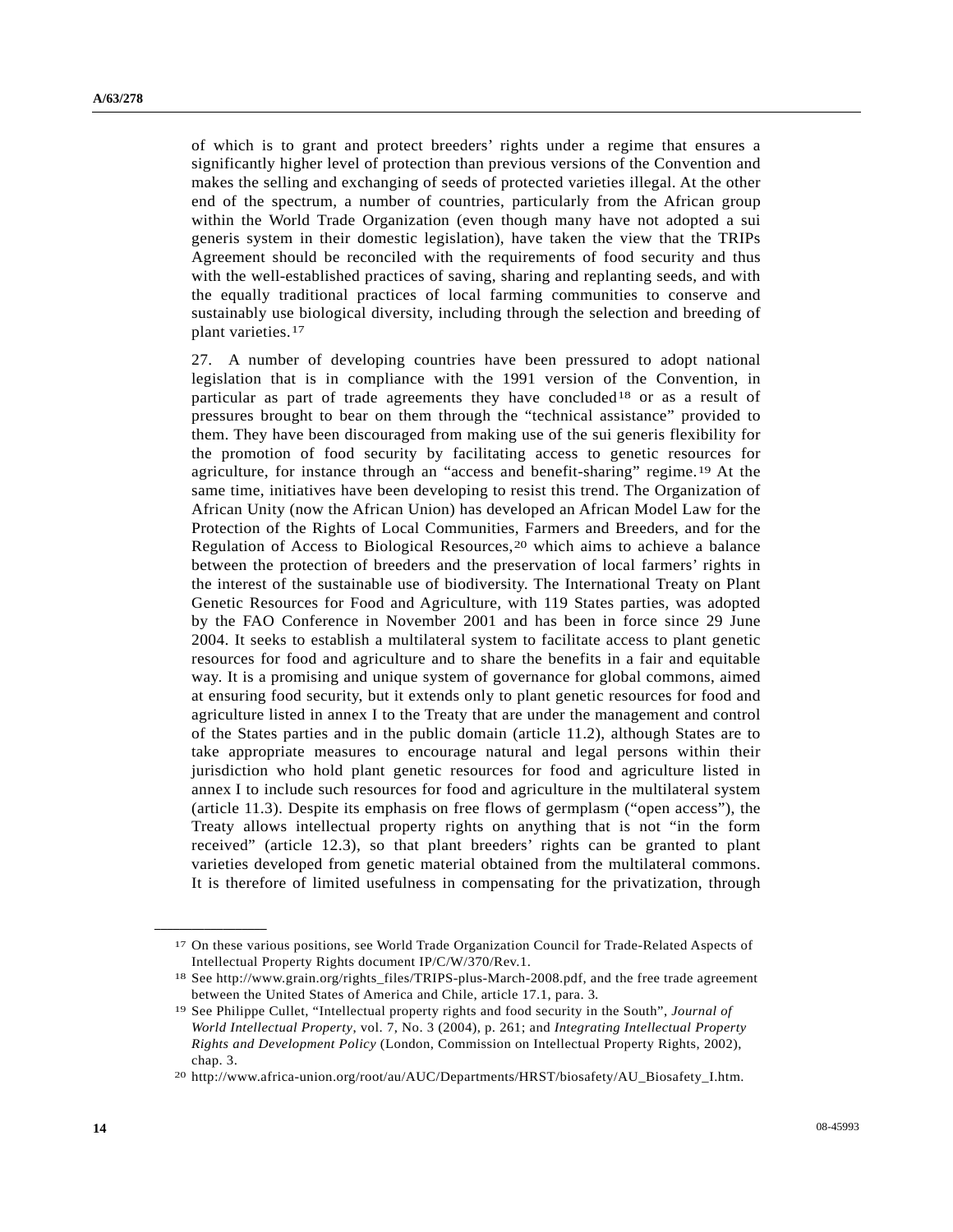intellectual property protection, of genetic resources used in agriculture. In addition, the implementation by States of the provisions on farmers' rights remains uneven.

28. The International Covenant on Economic, Social and Cultural Rights recognizes the right of everyone to enjoy the benefits of scientific progress and its applications (article 15, para. 1 (b)). While the Covenant also guarantees the right of everyone to benefit from the protection of the moral and material interests resulting from any scientific, literary or artistic production of which he or she is the author, this human right benefits only natural persons and not legal persons. In addition, the Committee on Economic, Social and Cultural Rights, in its general comment 17, takes the view that the private interests of authors should not be unduly favoured and the public interest in enjoying broad access to their productions should be given due consideration, and that ultimately, intellectual property is a social product and has a social function. States parties thus have a duty to prevent unreasonably high costs for access to plant seeds or other means of food production (E/C.12/GC/17, para. 35). Clearly, the privatization of genetic resources for agriculture resulting from the extension of intellectual property rights to plant varieties, plants or seeds may put this balance in jeopardy. The Special Rapporteur intends to study in depth this issue and others where intellectual property relates to other parts of the food system, in order to assist States in ensuring that the implementation of the TRIPs Agreement, and the protection of intellectual property rights on plant varieties in general, remain fully compatible with their obligation to protect the right to food, including the right of farmers to produce food under conditions that ensure an adequate standard of living. With this objective in mind, he will broaden his consultations beyond the World Trade Organization secretariat, academic experts and non-governmental organizations to the secretariat of the World Intellectual Property Organization and of the International Union for the Protection of New Varieties of Plant. Concrete recommendations will follow those consultations.

#### **4. Impact of the activities of the agribusiness sector**

29. A third field in which States may have responsibilities beyond their national borders to protect the right to adequate food concerns the regulation of transnational corporations in the food production and distribution chain. As requested by the Human Rights Council in its resolution 7/14, the Special Rapporteur intends to study this issue in close cooperation with the Special Representative of the Secretary-General on human rights and transnational corporations and other business enterprises. If adequate funding is available, he hopes to be able to convene a multi-stakeholder consultation to examine the contribution of the private sector to the realization of the right to food, distinguishing in this regard the role of the producers of inputs (seeds, fertilizers, pesticides), the role of food processors and the role of large retailers. On the basis of consultations and the research he has already commissioned, the Special Rapporteur will offer a diagnosis of the obstacles to the full realization of the right to food in the current organization of the food production and distribution chain. Taking as a departure point the framework proposed by the Special Representative of the Secretary-General on human rights and transnational corporations and other business enterprises (A/HRC/8/5), he will seek to identify the implications for both companies and States of the right to adequate food. He will also identify the best practices that are emerging, particularly as regards access to inputs and the inclusion of smallhold producers in the global supply chain, which contribute to the realization of the right to food. The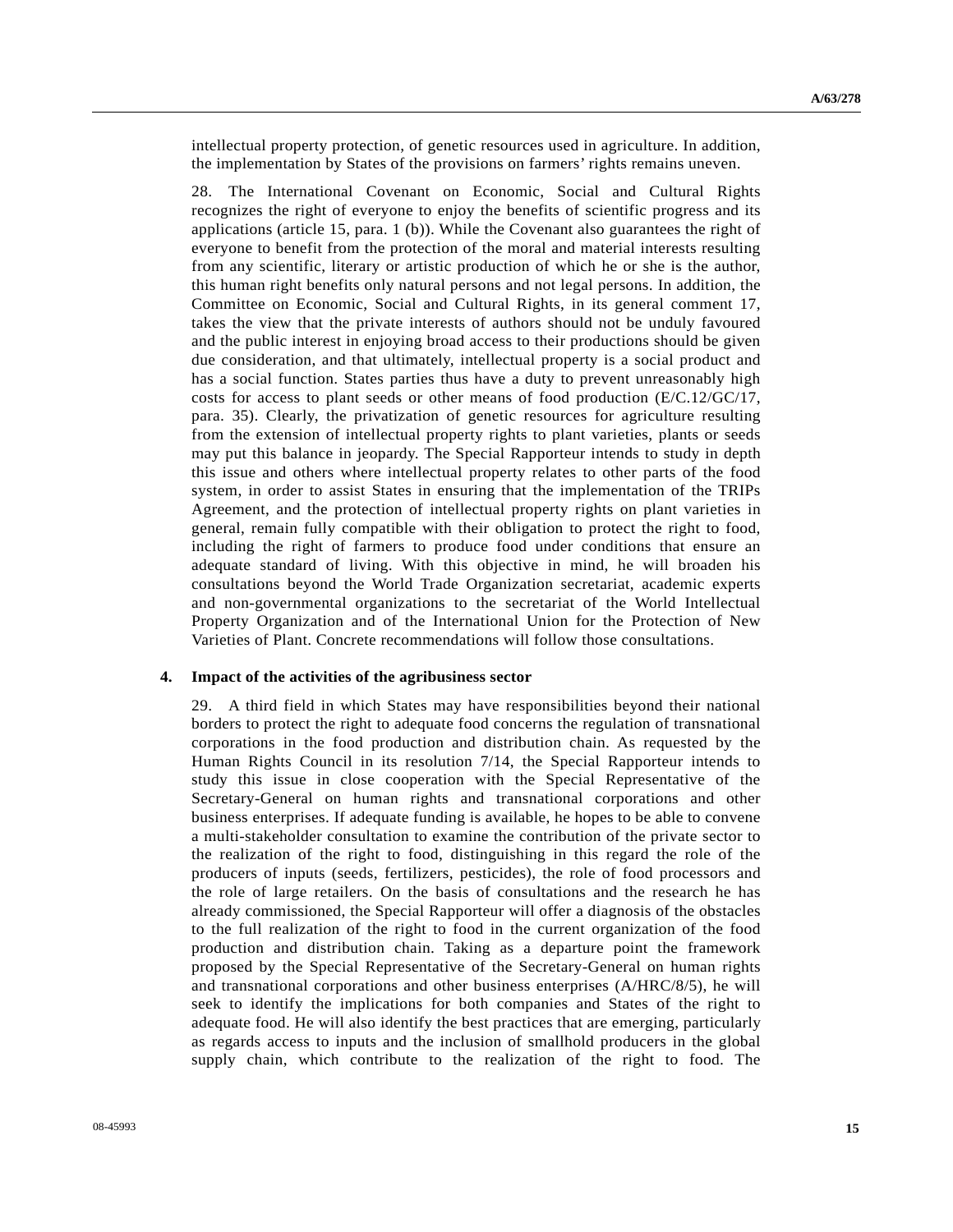collaboration of business will be actively sought in order to achieve consensus on those issues.

# **IV. Domestic framework for the implementation of the right to food**

30. At the country level, strategies should be put in place that ensure the progressive realization of the right to adequate food. States make an important contribution to the right to adequate food by supporting local agriculture, in particular by providing an adequate level of public investment in this sector, by building adequate infrastructure for transport and communication and by facilitating access to credit, to insurance mechanisms — particularly weather-indexed insurance schemes mitigating farmers' risks — and to inputs at an affordable price, particularly for smallhold producers. In this respect, the sudden increase in food prices on international markets represents an opportunity. The agricultural sector has been neglected for the past 25 years, despite the fact that agricultural growth is particularly powerful in reducing poverty.[2](#page-15-0)1 The recent increase in prices may lead States to reinvest in agriculture, thus reversing this trend. But a national strategy aimed at realizing the right to adequate food goes beyond improving the level of agricultural production and beyond improving the situation of agricultural producers. Three dimensions of such a strategy deserve attention here.

## **A. Institutional component**

31. A national strategy aimed at realizing the right to adequate food has, first, an institutional dimension. This is an essential complement both to the shaping of an enabling international environment and to national agricultural policies. Even if a State produces enough food to feed its entire population, has the capacity to export food or has the means to procure food from other States, the food that is available may still not be accessible to certain segments of the population. In general, this will be because those groups lack the necessary purchasing power to acquire the food that is produced or put on the market. This in turn may be because their needs are not well understood or are insufficiently taken into account in national policies because of discriminatory practices or because of a lack of control of private actors producing or distributing food. But whatever the reasons for the threat to their right to adequate food, the members of those groups must be adequately protected from such threats. This is a condition for food security, which is more than being fed.

32. It is not the purpose of the present introductory report to enter into the detail of such national strategies for the realization of the right to adequate food and to examine the methodological and institutional issues raised by the implementation of such strategies. The Special Rapporteur intends to examine these questions in the course of his country missions and in his discussions with the national institutions for the promotion and protection of human rights, with whom he intends to examine their potential contribution to such national strategies. It is expected that the Right to Food Unit of FAO will present, before the end of 2008, a guide on legislating for the right to food, providing a detailed outline of three levels at which States could

<span id="page-15-0"></span><sup>21</sup> See *World Development Report 2008: Agriculture for Development* (Washington, D.C., the World Bank, 2007), p. 6.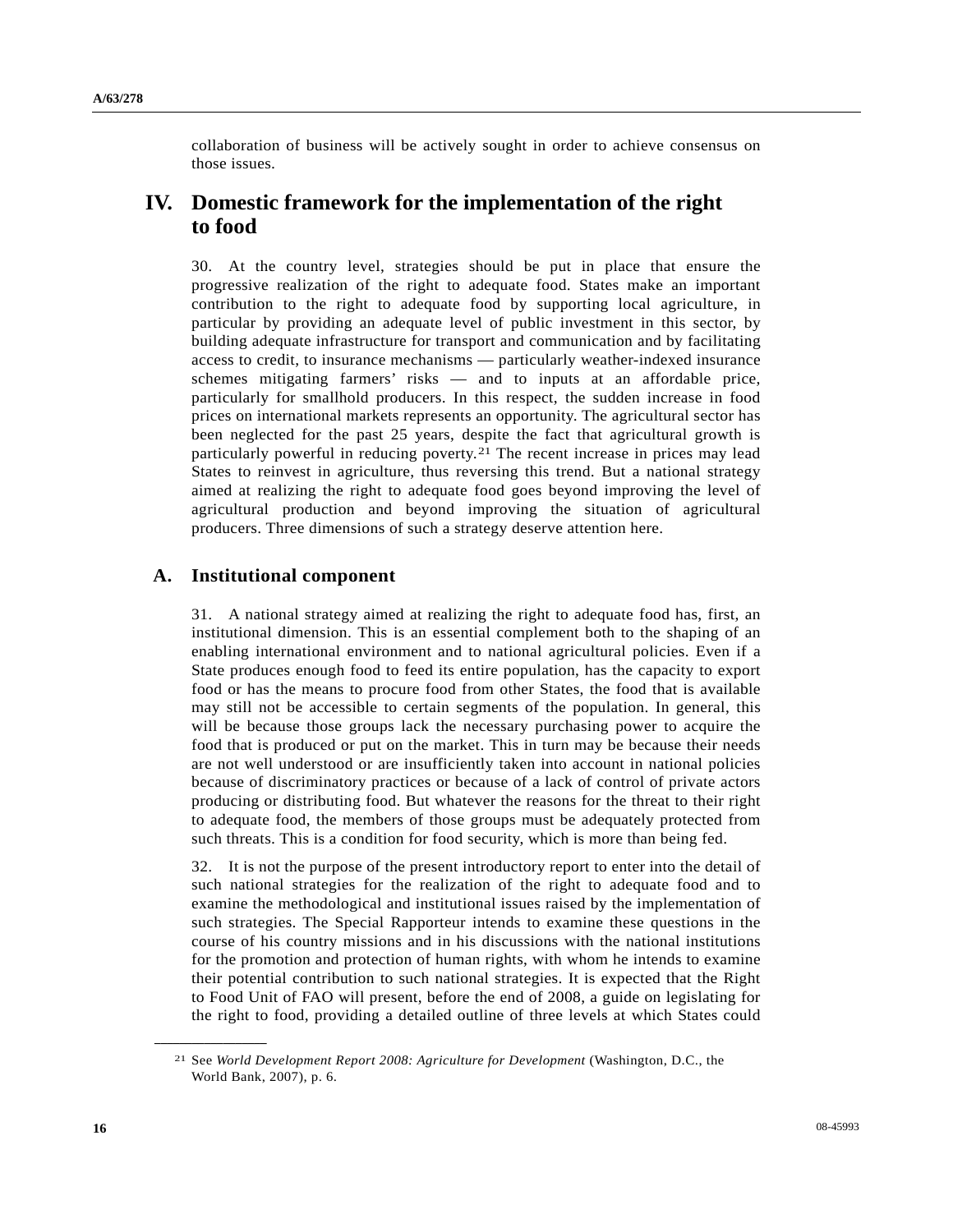improve the regulatory framework of the right to adequate food (by constitutional provisions, by the adoption of a framework law and by ensuring a compatibility review of the most important pieces of regulation having an impact on the right to food). The publication of the guide should provide a unique opportunity to launch a discussion about how these prescriptions could be taken into account in a variety of national contexts.

### **B. Rights relating to the use of land**

33. Security of land tenure presents a clear link to the human right to adequate food (see A/57/356, paras. 24 and 30). Half of those who are food-insecure live in smallhold farming households, and approximately 20 per cent are landless agricultural labourers: security of land tenure and access to land as a productive resource are essential for the protection of the right to food of both of these groups of people. Guideline 8, paragraph 10 of the FAO *Voluntary Guidelines* on the right to food emphasizes the need to promote and protect the security of land tenure, especially with respect to women and poor and disadvantaged segments of society, through legislation that protects the full and equal right to own land and other property, including the right to inherit; and it recommends advancing land reform to enhance access for the poor and for women. Building on this guideline, at the 2006 FAO International Conference on Agrarian Reform and Rural Development member States emphasized the essential role of agrarian reform in the realization of basic human rights and food security. They reaffirmed that wider, secure and sustainable access to land, water and other natural resources related to rural people's livelihoods, especially women and indigenous, marginalized and vulnerable groups, was essential to hunger and poverty eradication, contributed to sustainable development and should therefore be an inherent part of national policies. Indeed, rights related to the use of land also make economic sense: it has been widely documented that providing landowners or land users with security against eviction enhances their competitiveness by encouraging land-related investment, and lowers the cost of credit by increasing the use of land as collateral.[2](#page-16-0)2

34. As highlighted, for instance, in the work of the International Land Coalition,[23](#page-16-1) the question of human rights related to the use of land is particularly topical for three reasons. First, the tendency towards trade liberalization in agriculture results in pressure to concentrate land in the hands of large agricultural producers who are better connected to the global markets and who can more easily meet the volume and standards requirements for export. This creates new threats to the security of land tenure for smallhold farmers. Indeed, trade liberalization in other sectors also may increase the demand for land. The relationship between local resource users and large industries is characterized by major imbalances of power. A number of cases have been documented where farmers have been expropriated for the building of industrial plants in conditions that amount to forced eviction with no or insufficient compensation.[2](#page-16-2)4 For this reason, it is important not to focus exclusively on the economic case for securing rights related to land but to understand this as a

<span id="page-16-2"></span><span id="page-16-1"></span><span id="page-16-0"></span>**\_\_\_\_\_\_\_\_\_\_\_\_\_\_\_\_\_\_**  22 Ibid., p. 139.

<sup>23</sup> See http://www.landcoalition.org.

<sup>24</sup> See, e.g., Malcolm Langford and Ujjaini Halim, "Expropriation and eviction: grassroots and human rights perspectives on compulsory acquisition", Global Land Tool Network Working Paper, September 2007.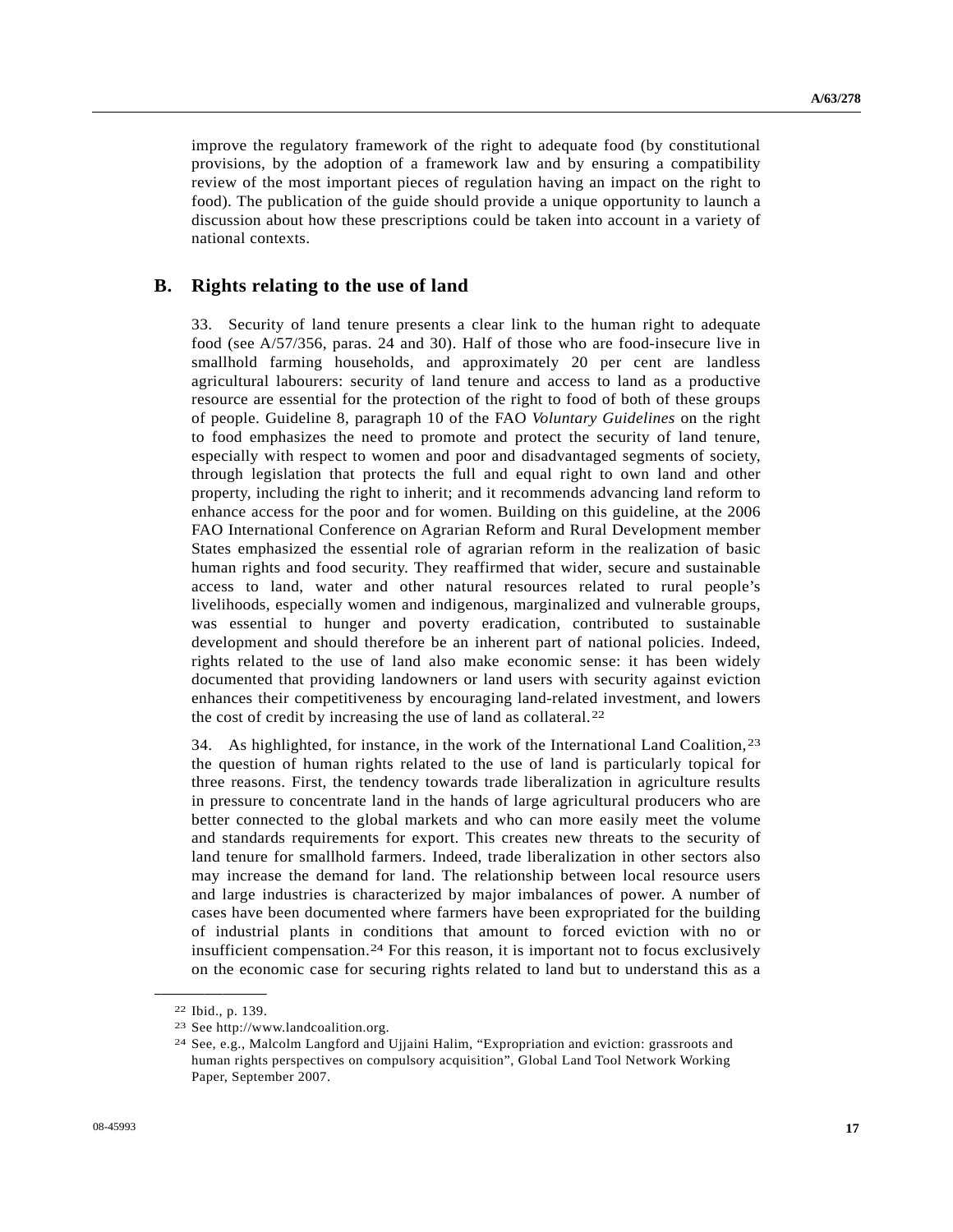human rights issue: while the strengthening of property rights is a condition for markets to transfer land to more productive uses and users, this should be encouraged only to the extent that it does not lead to further marginalization of the poorest, resulting for instance from distress sales of land by indebted farmers.

35. Second, the increased use of agrofuel may aggravate the insecurity of tenure. In a recent study,<sup>[25](#page-17-0)</sup> the International Institute for Environment and Development and FAO note that, while the development of agrofuels may have positive effects under certain conditions, it also leads to competing resource claims between local resource users, Governments and incoming agrofuel producers, so that where appropriate conditions are not in place, the rapid spread of commercial agrofuel production may result — and is resulting — in poorer groups losing access to the land on which they depend. In such contexts the spread of commercial agrofuel crop cultivation can have major negative effects on local food security and on the economic, social and cultural dimensions of land use. The authors therefore call upon Governments to develop safeguards in procedures to allocate land to largescale agrofuel feedstock production and not to abuse such concepts, as "underutilized", "unproductive" and "degraded land" to avoid allocating land on which local user groups depend for their livelihoods.

36. Third, the recent increase in the price of primary agricultural commodities on international markets has led investors to buy land suitable for cultivation while speculating on further increases in the price of land in the future. This may result in poorer land users being priced out of land markets. It may also lead to the accelerated expansion of monocultures for the production of cash crops and to new risks resulting from the depletion of soils and the loss of biodiversity. Security of tenure constitutes an essential safeguard against these developments being unimpeded and further marginalizing the most vulnerable.

37. Noting that security of tenure is critical for the majority of the world's people, who depend on land and land-based resources for their lives and livelihoods, the former Special Rapporteur on adequate housing recommended that studies be conducted in this regard, building on the work of organized peasant and indigenous peoples' movements (A/HRC/4/18, para. 31). In close cooperation with other mandate-holders, particularly on housing and on the rights of indigenous peoples, the Special Rapporteur on the right to food will devote his attention to the question of rights related to the use of land as an essential condition for the realization of the right to adequate food. He also intends to place special emphasis on the protection of women's rights in this context. Landowners and land users should be protected from forced eviction, taking into account, in particular, the Basic Principles and Guidelines on Development-based Evictions and Displacement presented by the Special Rapporteur on adequate housing (A/HRC/4/18, annex I). States should also protect rights related to the use of land from interference by private parties. In certain circumstances, access to land should be facilitated, particularly for landless agricultural workers.

<span id="page-17-0"></span><sup>25</sup> Lorenzo Cotula, Nat Dyer and Sonja Vermeulen, *Fuelling Exclusion? The Biofuels Boom and Poor People's Access to Land* (London, International Institute for Environment and Development, 2008).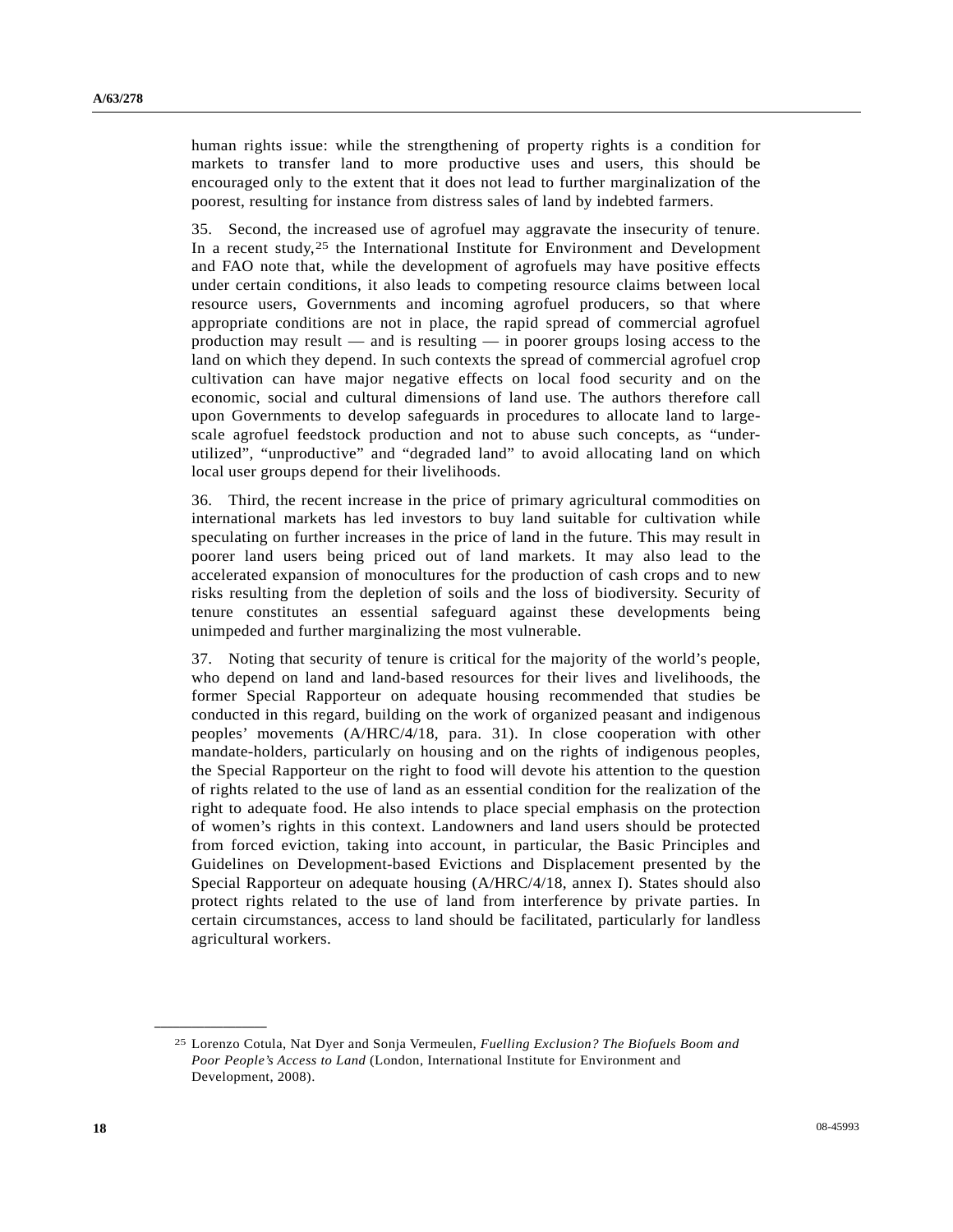### **C. Women's rights**

38. The strengthening of women's rights is crucial for an effective national strategy for the realization of the right to adequate food. As noted by the International Assessment of Agricultural Knowledge, Science and Technology for Development, the proportion of women in agricultural production and post-harvest activities ranges from 20 to 70 per cent, and their involvement is increasing in many developing countries, particularly with the development of export-oriented irrigated farming, which is associated with a growing demand for female labour, including migrant workers. In addition, the majority of rural shop owners are women, and it is women, in general, who sell on the markets.

39. Article 13 of the Convention on the Elimination of All Forms of Discrimination against Women provides for the elimination of discrimination against women in economic and social life, particularly regarding the right to bank loans, mortgages and other forms of financial credit. Although there has been progress in ensuring equality between the sexes under the law, women continue to suffer from discrimination in a number of areas.<sup>[26](#page-18-0)</sup> They do not benefit from equal access to economic resources, particularly land ownership. In a number of States, discriminatory family laws restrict the legal capacity of married women to administer or to inherit property. In certain cases, agrarian reform laws restrict the entitlement to women who are heads of household. Even when equal rights are fully recognized, women suffer de facto discrimination within the household in access to resources (for instance, women own only 2 per cent of all land), work opportunities or pay and access to health care, education, information and participation. In addition, women from certain groups may face multiple forms of discrimination. According to the International Assessment of Agricultural Knowledge, Science and Technology for Development, this discrimination may be perpetuated by current developments. The growing competition in agricultural markets increases the demand for flexible and cheap labour. Pressures mount on and conflicts develop over natural resources. In recent years, Governments have diminished their support for small-scale farms, and economic resources have been reallocated in favour of large agribusinesses. Others have documented the violations of women's rights in global supply chains.[2](#page-18-1)7

40. Here again, the human rights rationale is reinforced by an economic rationale. Because women play a key role in food and agriculture, growing, producing and selling food, they represent an opportunity for the implementation of the right to food and an untapped development potential: by improving their status and strengthening their access to economic resources, all of society may benefit. In addition, women often hold domestic responsibilities for food, childcare, water and firewood. Improving their education can make a tremendous difference in child nutrition if they know how to handle and preserve food and know what is healthy and safe for consumption.

41. The realization of the right to food requires that we prioritize women's access to education, science and technology and ownership and control of economic and natural resources. All discriminatory measures must be removed, for example to

<span id="page-18-1"></span><span id="page-18-0"></span><sup>26</sup> See, *Women and the Right to Food*: *International Law and State Practice* (Rome, FAO, 2008). 27 See Kate Raworth, *Trading Away Our Rights*: *Women Working in Global Supply Chains*, Oxfam

Campaign Reports (Oxford, Oxfam, 2004).